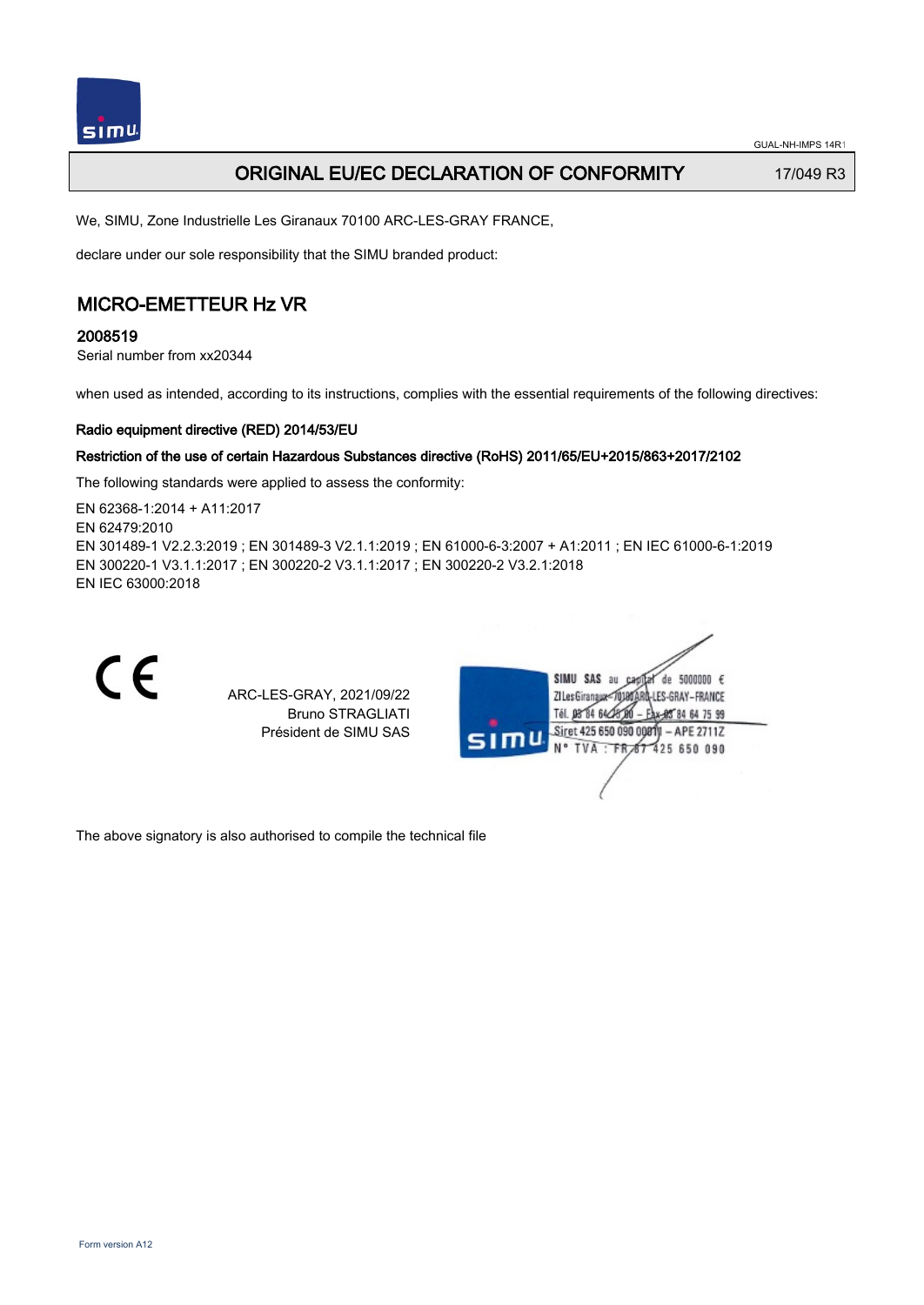

## ORIGINAL EU/EC DECLARATION OF CONFORMITY DECLARATION EU/CE DE CONFORMITE ORIGINALE

17/049 R3

We, SIMU, Zone Industrielle Les Giranaux 70100 ARC-LES-GRAY FRANCE, Nous,

declare under our sole responsibility that the SIMU branded product: declarons sous notre seule responsabilité que le produit de marque SIMU

# MICRO-EMETTEUR Hz VR

### 2008519

Serial number from xx20344 Numéro de série à partir de

when used as intended, according to its instructions, complies with the essential requirements of the following directives: utilisé, selon l'usage prévu, comme décrit dans son manuel d'utilisation, est conforme aux exigences essentielles des directives suivantes

#### Radio equipment directive (RED) 2014/53/EU

Directive sur les équipements radio 2014/53/EU

### Restriction of the use of certain Hazardous Substances directive (RoHS) 2011/65/EU+2015/863+2017/2102

Directive RoHS 2011/65/EU+2015/863+2017/2102

The following standards were applied to assess the conformity: Les normes de référence suivantes ont été appliquées pour évaluer la conformité

EN 62368‑1:2014 + A11:2017 EN 62479:2010 EN 301489‑1 V2.2.3:2019 ; EN 301489‑3 V2.1.1:2019 ; EN 61000‑6‑3:2007 + A1:2011 ; EN IEC 61000‑6‑1:2019 EN 300220‑1 V3.1.1:2017 ; EN 300220‑2 V3.1.1:2017 ; EN 300220‑2 V3.2.1:2018 EN IEC 63000:2018

C E

ARC-LES-GRAY, 2021/09/22 Bruno STRAGLIATI Président de SIMU SAS



The above signatory is also authorised to compile the technical file

La personne signataire ci-dessus est aussi celle autorisée à constituer le dossier technique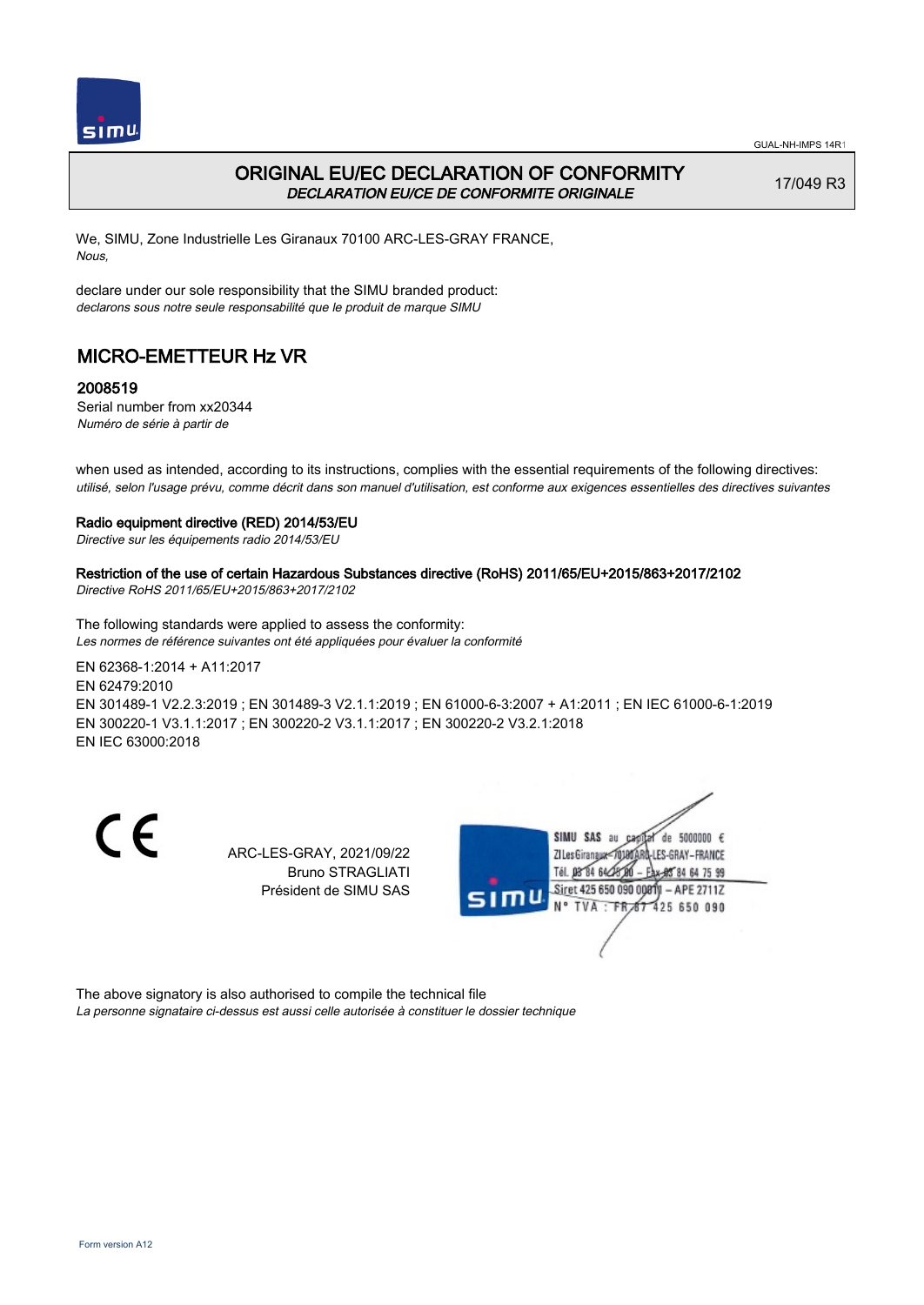

## ORIGINAL EU/EC DECLARATION OF CONFORMITY ORIGINAL EU/EG-KONFORMITÄTSERKLÄRUNG

17/049 R3

We, SIMU, Zone Industrielle Les Giranaux 70100 ARC-LES-GRAY FRANCE, Wir,

declare under our sole responsibility that the SIMU branded product: erklären unter unserer alleinigen Verantwortung, dass das mit der Marke SIMU versehene Produkt

# MICRO-EMETTEUR Hz VR

### 2008519

Serial number from xx20344 Seriennummer ab

when used as intended, according to its instructions, complies with the essential requirements of the following directives: den einschlägigen Bestimmungen der folgenden Richtlinien entspricht, wenn es nach den Anweisungen des Herstellers bestimmungsgemäß verwendet wird

### Radio equipment directive (RED) 2014/53/EU

Funkanlagen-Richtlinie 2014/53/EU

#### Restriction of the use of certain Hazardous Substances directive (RoHS) 2011/65/EU+2015/863+2017/2102

RoHS-Richtlinie 2011/65/EU+2015/863+2017/2102

The following standards were applied to assess the conformity: Die Konformität wird durch die Einhaltung folgender Normen nachgewiesen

EN 62368‑1:2014 + A11:2017

EN 62479:2010 EN 301489‑1 V2.2.3:2019 ; EN 301489‑3 V2.1.1:2019 ; EN 61000‑6‑3:2007 + A1:2011 ; EN IEC 61000‑6‑1:2019 EN 300220‑1 V3.1.1:2017 ; EN 300220‑2 V3.1.1:2017 ; EN 300220‑2 V3.2.1:2018 EN IEC 63000:2018

CE

ARC-LES-GRAY, 2021/09/22 Bruno STRAGLIATI Président de SIMU SAS



The above signatory is also authorised to compile the technical file

Die oben genannte Person ist auch bevollmächtigt, die relevanten technischen Unterlagen zusammenzustellen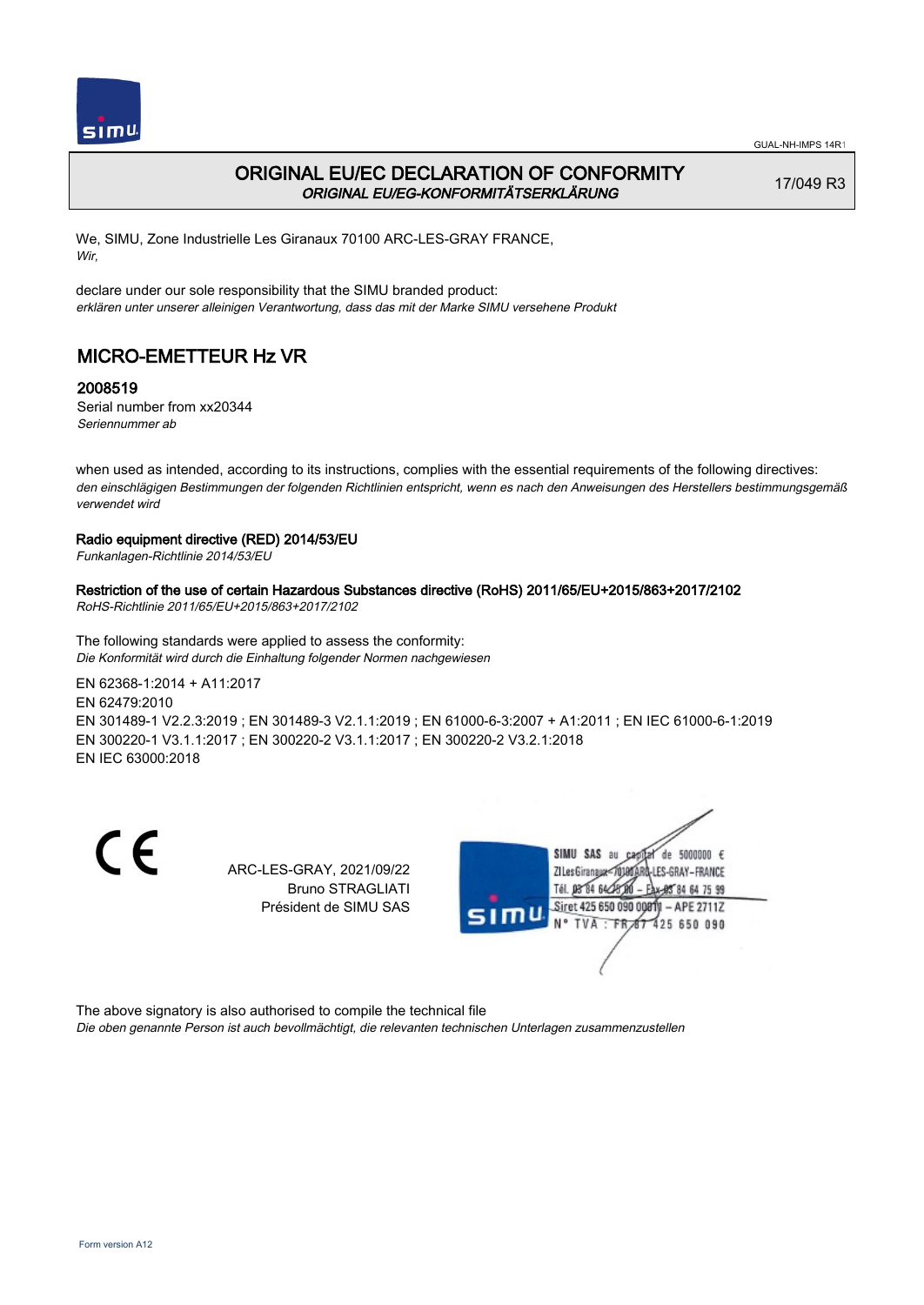

## ORIGINAL EU/EC DECLARATION OF CONFORMITY DECLARACIÓN UE/CE DE CONFORMIDAD ORIGINAL

17/049 R3

We, SIMU, Zone Industrielle Les Giranaux 70100 ARC-LES-GRAY FRANCE, Nosotros,

declare under our sole responsibility that the SIMU branded product: declaramos bajo nuestra única responsabilidad, que los productos de la marca SIMU

# MICRO-EMETTEUR Hz VR

### 2008519

Serial number from xx20344 número de serie a partir de

when used as intended, according to its instructions, complies with the essential requirements of the following directives: cuando se utilizan según el uso previsto, de conformidad con sus instrucciones, cumplen con los requisitos esenciales de las siguientes directivas

#### Radio equipment directive (RED) 2014/53/EU

Directiva equipos radioeléctricos 2014/53/EU

### Restriction of the use of certain Hazardous Substances directive (RoHS) 2011/65/EU+2015/863+2017/2102

Directiva RoHS 2011/65/EU+2015/863+2017/2102

The following standards were applied to assess the conformity: Las siguientes normas de referencia han sido aplicadas para evaluar la conformidad

EN 62368‑1:2014 + A11:2017 EN 62479:2010 EN 301489‑1 V2.2.3:2019 ; EN 301489‑3 V2.1.1:2019 ; EN 61000‑6‑3:2007 + A1:2011 ; EN IEC 61000‑6‑1:2019

EN 300220‑1 V3.1.1:2017 ; EN 300220‑2 V3.1.1:2017 ; EN 300220‑2 V3.2.1:2018 EN IEC 63000:2018

 $\epsilon$ 

ARC-LES-GRAY, 2021/09/22 Bruno STRAGLIATI Président de SIMU SAS



The above signatory is also authorised to compile the technical file

el firmante, anteriormente mencionado tambien esta facultado para elaborar el expediente tecnico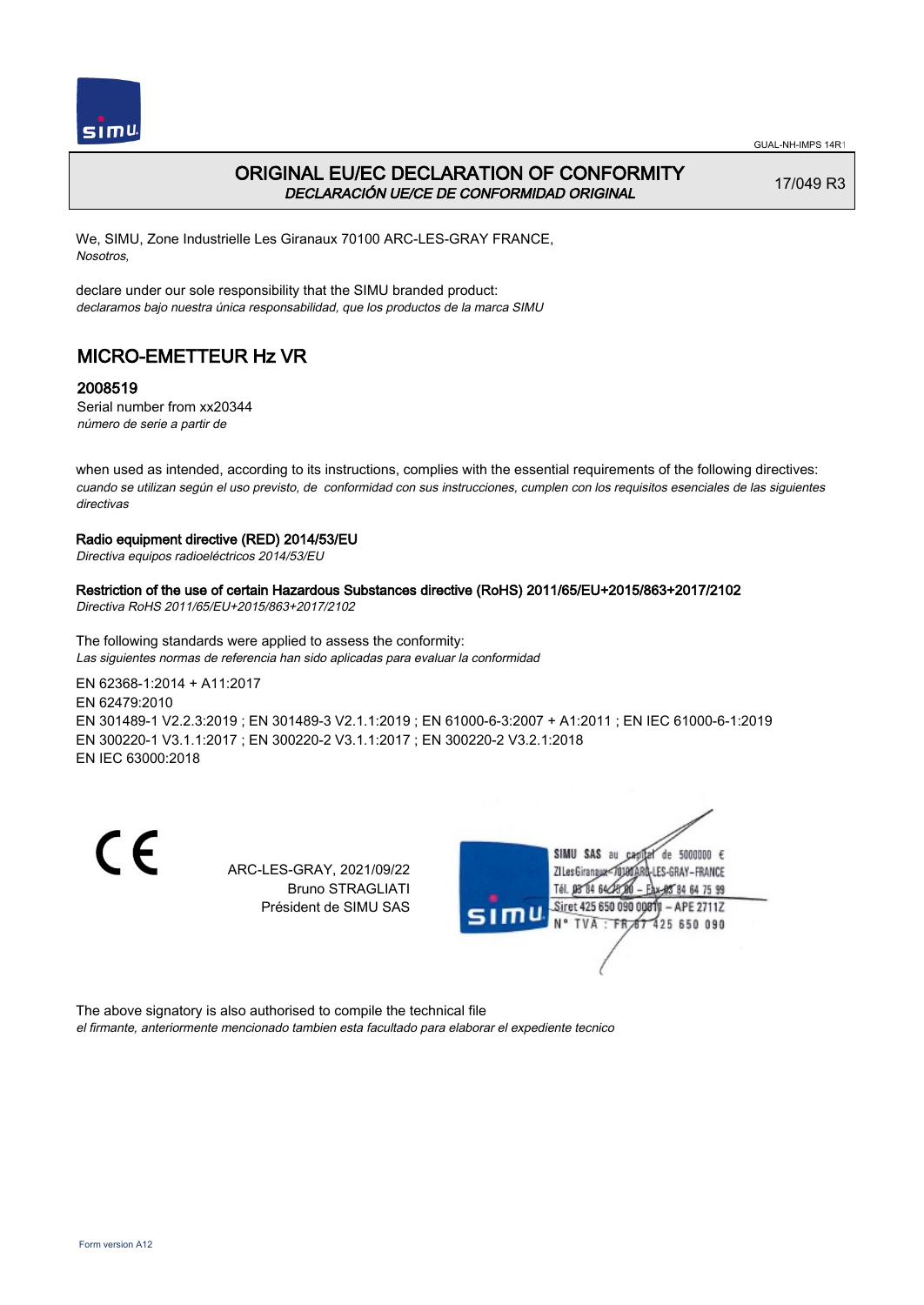

## ORIGINAL EU/EC DECLARATION OF CONFORMITY DICHIARAZIONE DI CONFORMITÀ UE/CE ORIGINALE

17/049 R3

We, SIMU, Zone Industrielle Les Giranaux 70100 ARC-LES-GRAY FRANCE, Noi,

declare under our sole responsibility that the SIMU branded product: dichiariamo sotto la nostra esclusiva responsabilità che l'appareccho di marca SIMU

# MICRO-EMETTEUR Hz VR

### 2008519

Serial number from xx20344 Numero di serie a partire da

when used as intended, according to its instructions, complies with the essential requirements of the following directives: se utilizzato secondo l'uso previsto, come descritto nel suo manuale d'istruzioni, è conforme ai requisiti essenziali delle seguenti Direttive

#### Radio equipment directive (RED) 2014/53/EU

Direttiva apparecchiature radio 2014/53/EU

### Restriction of the use of certain Hazardous Substances directive (RoHS) 2011/65/EU+2015/863+2017/2102

Direttiva RoHS 2011/65/EU+2015/863+2017/2102

The following standards were applied to assess the conformity: I seguenti standard di riferimento sono stati applicati per ottenere la conformità

EN 62368‑1:2014 + A11:2017 EN 62479:2010 EN 301489‑1 V2.2.3:2019 ; EN 301489‑3 V2.1.1:2019 ; EN 61000‑6‑3:2007 + A1:2011 ; EN IEC 61000‑6‑1:2019 EN 300220‑1 V3.1.1:2017 ; EN 300220‑2 V3.1.1:2017 ; EN 300220‑2 V3.2.1:2018 EN IEC 63000:2018

C E

ARC-LES-GRAY, 2021/09/22 Bruno STRAGLIATI Président de SIMU SAS



The above signatory is also authorised to compile the technical file Il firmatario è inoltre autorizzato a costituire il fascicolo tecnico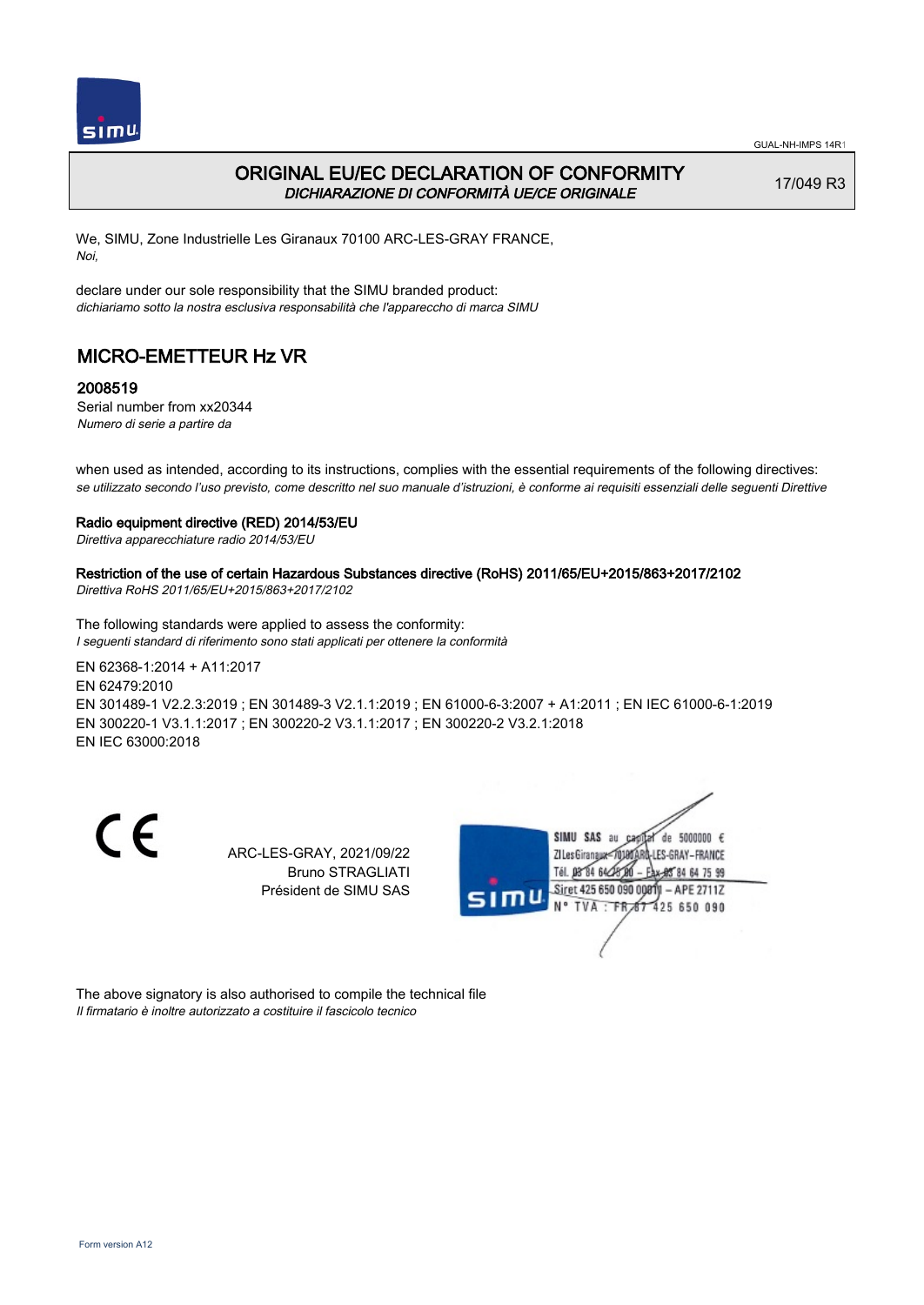

## ORIGINAL EU/EC DECLARATION OF CONFORMITY ОРИГИНАЛНА EU/EC ДЕКЛАРАЦИЯ ЗА СЪОТВЕТСТВИЕ

17/049 R3

We, SIMU, Zone Industrielle Les Giranaux 70100 ARC-LES-GRAY FRANCE, Ние,

declare under our sole responsibility that the SIMU branded product: декларираме на своя лична отговорност, че продукт с търговска марка SIMU

# MICRO-EMETTEUR Hz VR

### 2008519

Serial number from xx20344 сериен номер от

when used as intended, according to its instructions, complies with the essential requirements of the following directives: когато се използва съобразно предназначението си и в съответствие с инструкциите е в съответствие с основните изисквания на следните директиви

#### Radio equipment directive (RED) 2014/53/EU

Директива за радио оборудване 2014/53/EU

Restriction of the use of certain Hazardous Substances directive (RoHS) 2011/65/EU+2015/863+2017/2102 RoHS Директива относно ограничението на употребата на определени опасни вещества в електрическото и електронното оборудване 2011/65/EU+2015/863+2017/2102

The following standards were applied to assess the conformity: Следните референтни стандарти са приложени за оценяване на съответствието

EN 62368‑1:2014 + A11:2017 EN 62479:2010 EN 301489‑1 V2.2.3:2019 ; EN 301489‑3 V2.1.1:2019 ; EN 61000‑6‑3:2007 + A1:2011 ; EN IEC 61000‑6‑1:2019 EN 300220‑1 V3.1.1:2017 ; EN 300220‑2 V3.1.1:2017 ; EN 300220‑2 V3.2.1:2018 EN IEC 63000:2018

C E

ARC-LES-GRAY, 2021/09/22 Bruno STRAGLIATI Président de SIMU SAS



The above signatory is also authorised to compile the technical file Гоеподписващия също е упълномощен да съставя техническо досие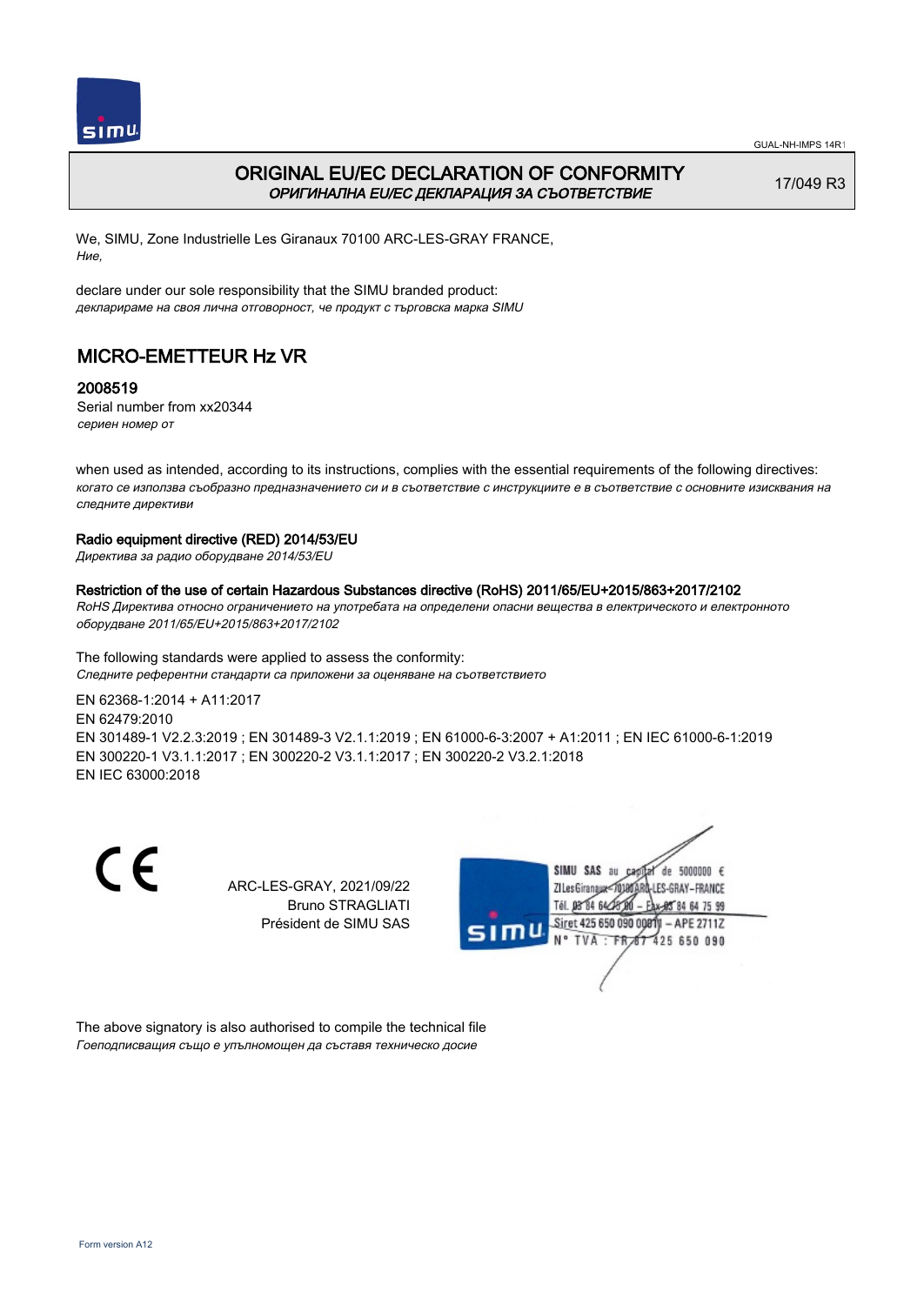

## ORIGINAL EU/EC DECLARATION OF CONFORMITY ORIGINÁLNÍ EU/ES PROHLÁŠENÍ O SHODĚ

17/049 R3

We, SIMU, Zone Industrielle Les Giranaux 70100 ARC-LES-GRAY FRANCE, My,

declare under our sole responsibility that the SIMU branded product: prohlašujeme na svou výlučnou odpovědnost, že výrobek značky SIMU

# MICRO-EMETTEUR Hz VR

### 2008519

Serial number from xx20344 Sériové číslo od

when used as intended, according to its instructions, complies with the essential requirements of the following directives: pokud je používán v souladu s účelem použití a s návodem, splňuje základní požadavky těchto směrnic

#### Radio equipment directive (RED) 2014/53/EU

Směrnice o dodávání rádiových zařízení na trh 2014/53/EU

#### Restriction of the use of certain Hazardous Substances directive (RoHS) 2011/65/EU+2015/863+2017/2102

Směrnice o omezení používání některých nebezpečných látek v elektrických a elektronických zařízeních 2011/65/EU+2015/863+2017/2102

The following standards were applied to assess the conformity: Pro posouzení shody byly použity následující normy

EN 62368‑1:2014 + A11:2017 EN 62479:2010 EN 301489‑1 V2.2.3:2019 ; EN 301489‑3 V2.1.1:2019 ; EN 61000‑6‑3:2007 + A1:2011 ; EN IEC 61000‑6‑1:2019 EN 300220‑1 V3.1.1:2017 ; EN 300220‑2 V3.1.1:2017 ; EN 300220‑2 V3.2.1:2018 EN IEC 63000:2018

C E

ARC-LES-GRAY, 2021/09/22 Bruno STRAGLIATI Président de SIMU SAS



The above signatory is also authorised to compile the technical file Výše uvedená osoba je také osoba pověřená sestavením technické dokumentace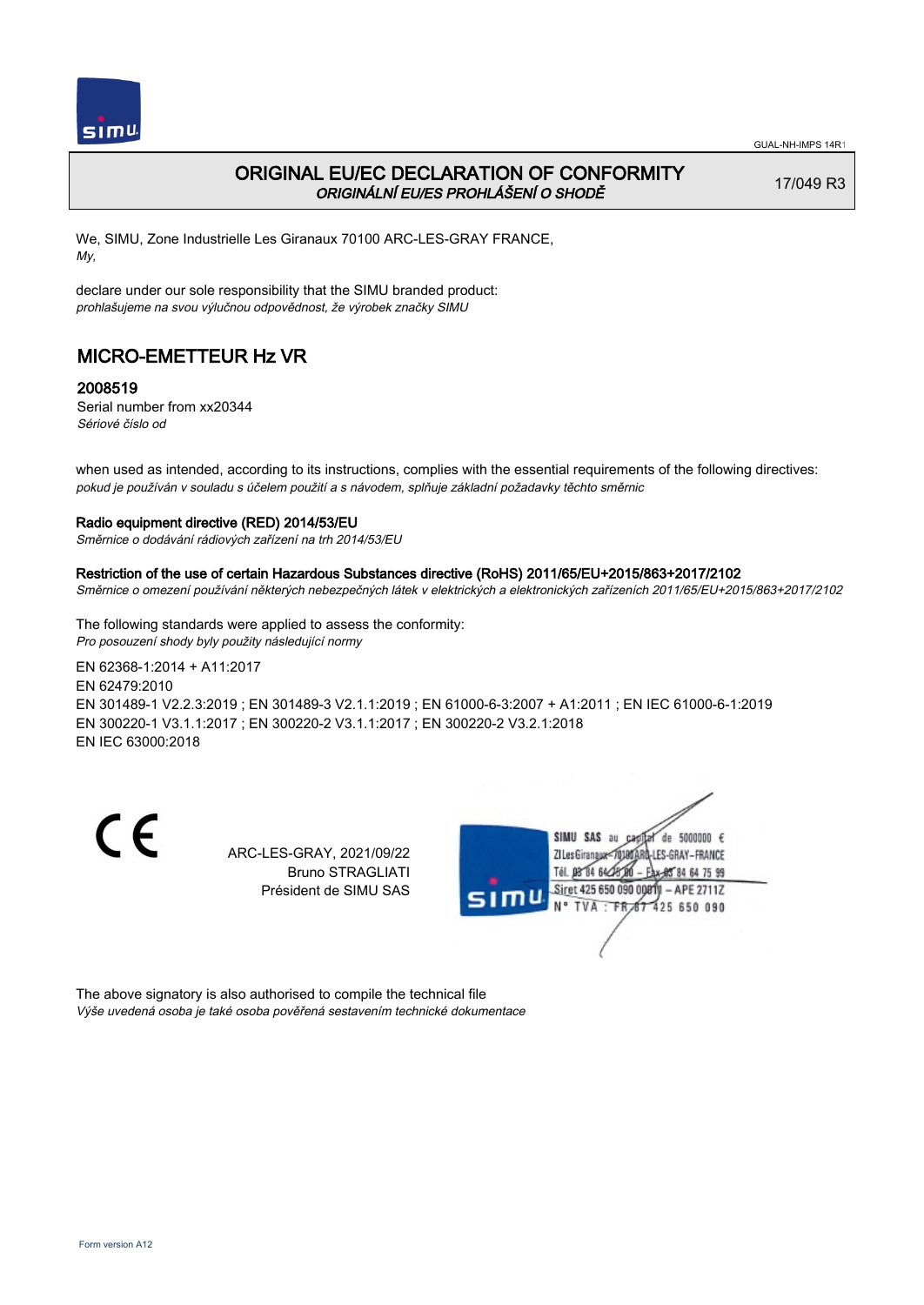

## ORIGINAL EU/EC DECLARATION OF CONFORMITY ORIGINAL EU/EF-OVERENSSTEMMELSESERKLÆRING

17/049 R3

We, SIMU, Zone Industrielle Les Giranaux 70100 ARC-LES-GRAY FRANCE, Vi,

declare under our sole responsibility that the SIMU branded product: erklærer som eneansvarlige, at SIMU mærkede produkter

# MICRO-EMETTEUR Hz VR

### 2008519

Serial number from xx20344 serienummer fra

when used as intended, according to its instructions, complies with the essential requirements of the following directives: når det anvendes efter hensigten, efter dennes instrukser, overholder kravene i følgende direktiver

#### Radio equipment directive (RED) 2014/53/EU

Radioudstyrsdirektivet 2014/53/EU

### Restriction of the use of certain Hazardous Substances directive (RoHS) 2011/65/EU+2015/863+2017/2102

RoHS direktiv 2011/65/EU+2015/863+2017/2102

The following standards were applied to assess the conformity: Referencestandarderne der følger blev anvendt til at vurdere overholdelsen

EN 62368‑1:2014 + A11:2017 EN 62479:2010 EN 301489‑1 V2.2.3:2019 ; EN 301489‑3 V2.1.1:2019 ; EN 61000‑6‑3:2007 + A1:2011 ; EN IEC 61000‑6‑1:2019 EN 300220‑1 V3.1.1:2017 ; EN 300220‑2 V3.1.1:2017 ; EN 300220‑2 V3.2.1:2018 EN IEC 63000:2018

C E

ARC-LES-GRAY, 2021/09/22 Bruno STRAGLIATI Président de SIMU SAS



The above signatory is also authorised to compile the technical file Personen nævnt ovenfor er også godkendt til at udarbejde det tekniske dossier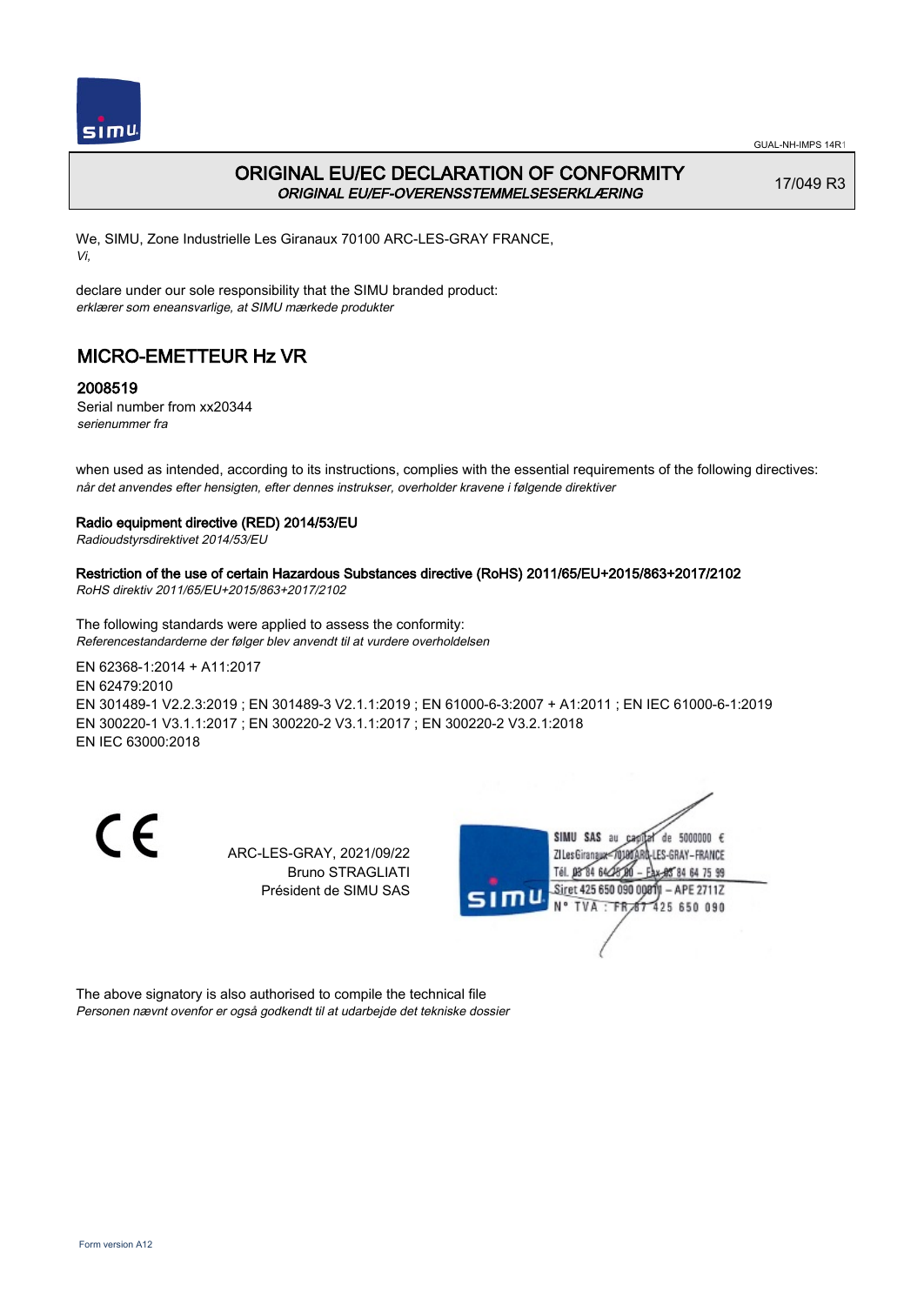

## ORIGINAL EU/EC DECLARATION OF CONFORMITY EL/EK VASTAVUSDEKLARATSIOON

17/049 R3

We, SIMU, Zone Industrielle Les Giranaux 70100 ARC-LES-GRAY FRANCE, Meie,

declare under our sole responsibility that the SIMU branded product: kinnitame kogu vastutusega, et SIMU kaubamärgiga tooted

# MICRO-EMETTEUR Hz VR

### 2008519

Serial number from xx20344 Seerianumber alates

when used as intended, according to its instructions, complies with the essential requirements of the following directives: kui kasutatakse eesmärgipäraselt ja juhiste kohaselt, vastavad käesoleva direktiivi põhinõuetele

### Radio equipment directive (RED) 2014/53/EU

Direktiiv raadioseadmete turul kättesaadavuse kohta 2014/53/EU

#### Restriction of the use of certain Hazardous Substances directive (RoHS) 2011/65/EU+2015/863+2017/2102

RoHs direktiiv ohtlike ainete kasutamise piirangute kohta elektri- ja elektroonikaseadmetes 2011/65/EU+2015/863+2017/2102

The following standards were applied to assess the conformity: Vastavusdeklaratsiooni hindamiseks kasutatakse järgmisi standardeid

EN 62368‑1:2014 + A11:2017 EN 62479:2010 EN 301489‑1 V2.2.3:2019 ; EN 301489‑3 V2.1.1:2019 ; EN 61000‑6‑3:2007 + A1:2011 ; EN IEC 61000‑6‑1:2019 EN 300220‑1 V3.1.1:2017 ; EN 300220‑2 V3.1.1:2017 ; EN 300220‑2 V3.2.1:2018 EN IEC 63000:2018

C E

ARC-LES-GRAY, 2021/09/22 Bruno STRAGLIATI Président de SIMU SAS



The above signatory is also authorised to compile the technical file Eelpool nimetatud isik on volitatud koostama tehnilist dokumentatsiooni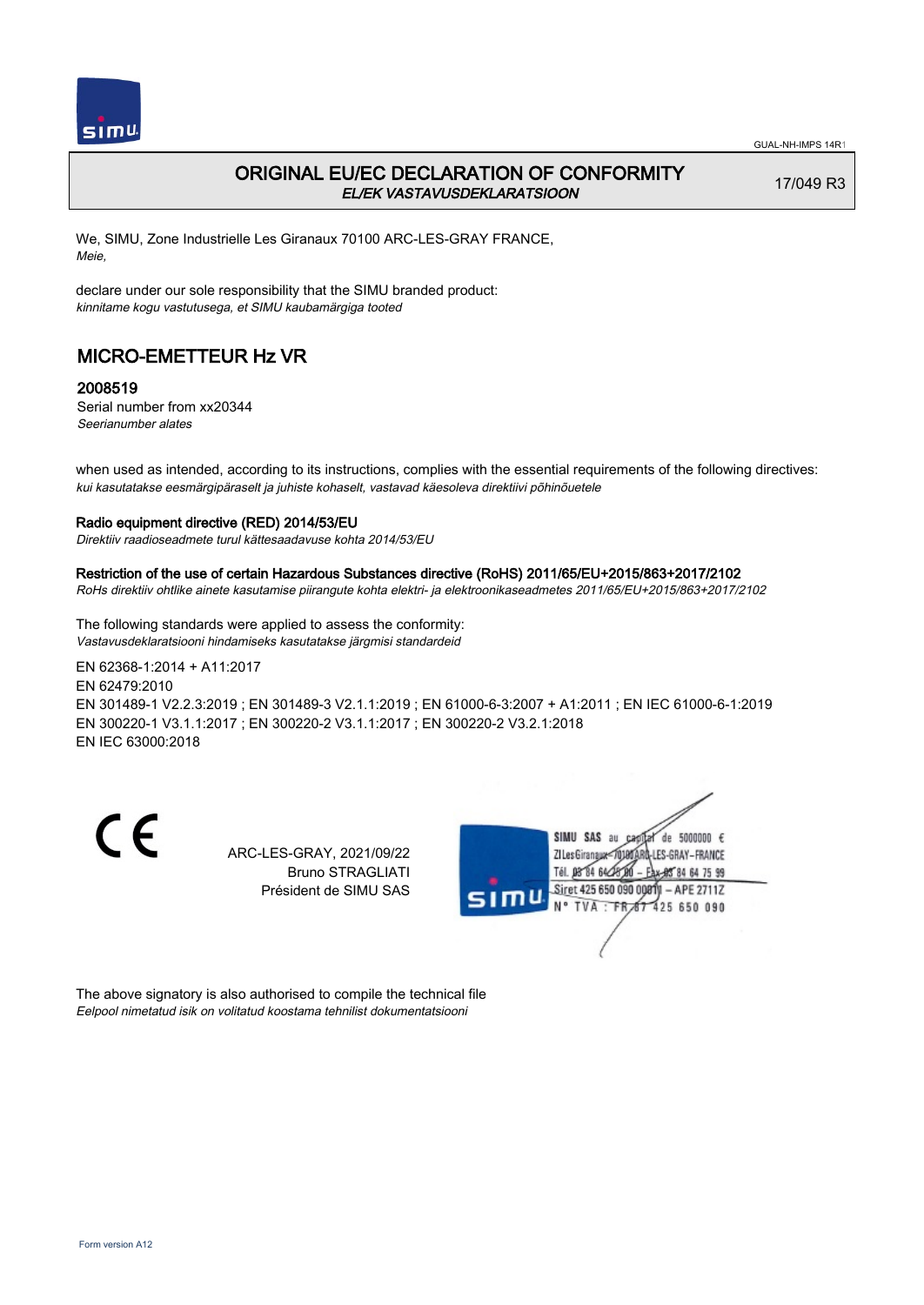

GUAL-NH-IMPS 14R1

## ORIGINAL EU/EC DECLARATION OF CONFORMITY ALKUPERÄISET EU/EY-VAATIMUSTENMUKAISUUSVAKUUTUS

17/049 R3

We, SIMU, Zone Industrielle Les Giranaux 70100 ARC-LES-GRAY FRANCE, Me,

declare under our sole responsibility that the SIMU branded product: vakuutamme omalla vastuullamme, että SIMU merkkituote

# MICRO-EMETTEUR Hz VR

### 2008519

Serial number from xx20344 sarjanumerot

when used as intended, according to its instructions, complies with the essential requirements of the following directives: kun käytettynä oikein ja sen ohjeiden mukaan, noudattaa seuraavien direktiivien olennaisia vaatimuksia

### Radio equipment directive (RED) 2014/53/EU

Radiolaitteiden direktiivin 2014/53/EU

Restriction of the use of certain Hazardous Substances directive (RoHS) 2011/65/EU+2015/863+2017/2102 RoHS direktiivin 2011/65/EU+2015/863+2017/2102

The following standards were applied to assess the conformity: Seuraavia viitestandardeja sovellettiin vaatimustenmukaisuusvakuutusta arvioitaessa

EN 62368‑1:2014 + A11:2017 EN 62479:2010 EN 301489‑1 V2.2.3:2019 ; EN 301489‑3 V2.1.1:2019 ; EN 61000‑6‑3:2007 + A1:2011 ; EN IEC 61000‑6‑1:2019 EN 300220‑1 V3.1.1:2017 ; EN 300220‑2 V3.1.1:2017 ; EN 300220‑2 V3.2.1:2018 EN IEC 63000:2018

C E

ARC-LES-GRAY, 2021/09/22 Bruno STRAGLIATI Président de SIMU SAS



The above signatory is also authorised to compile the technical file Yllä allekirjoittaja on myös valtuutettu kokoamaan teknisten tiedostojen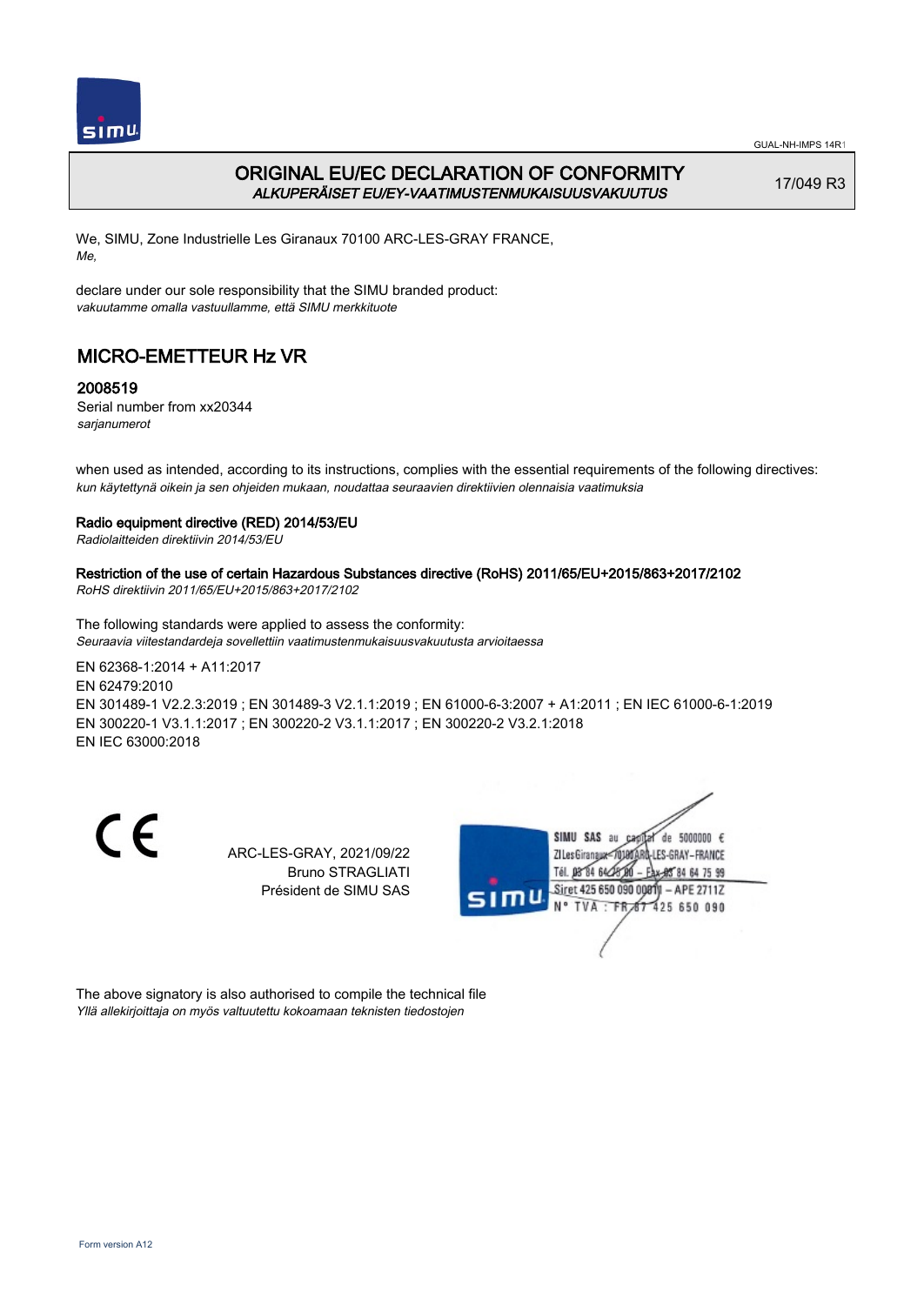

## ORIGINAL EU/EC DECLARATION OF CONFORMITY ΠΡΩΤΟΤΥΠΟ ΔΗΛΩΣΗ ΣΥΜΜΟΡΦΩΣΗΣ ΕΕ/EK

17/049 R3

We, SIMU, Zone Industrielle Les Giranaux 70100 ARC-LES-GRAY FRANCE, εμείς,

declare under our sole responsibility that the SIMU branded product: Δηλώνουμε αναλαμβάνοντας την αποκλειστική ευθύνη ότι το επώνυμο προϊόν SIMU

# MICRO-EMETTEUR Hz VR

### 2008519

Serial number from xx20344 σειριακό αριθμό από

when used as intended, according to its instructions, complies with the essential requirements of the following directives: όταν χρησιμοποιείται όπως έχει προβλεφθεί, σύμφωνα με τις οδηγίες του, συμφωνεί με τις βασικές απαιτήσεις των ακόλουθων οδηγιών

### Radio equipment directive (RED) 2014/53/EU

Οδηγία ραδιοεξοπλισμού 2014/53/EU

# Restriction of the use of certain Hazardous Substances directive (RoHS) 2011/65/EU+2015/863+2017/2102

Οδηγίας RoHS 2011/65/EU+2015/863+2017/2102

The following standards were applied to assess the conformity: Τα πρότυπα αναφοράς που ακολουθούν εφαρμόστηκαν με σκοπό την αξιολόγηση της συμμόρφωσης

EN 62368‑1:2014 + A11:2017 EN 62479:2010 EN 301489‑1 V2.2.3:2019 ; EN 301489‑3 V2.1.1:2019 ; EN 61000‑6‑3:2007 + A1:2011 ; EN IEC 61000‑6‑1:2019 EN 300220‑1 V3.1.1:2017 ; EN 300220‑2 V3.1.1:2017 ; EN 300220‑2 V3.2.1:2018 EN IEC 63000:2018

C E

ARC-LES-GRAY, 2021/09/22 Bruno STRAGLIATI Président de SIMU SAS



The above signatory is also authorised to compile the technical file

Το πρόσωπο που αναφέρεται παραπάνω είναι επίσης εξουσιοδοτημένο να καταρτίσει τον τεχνικό φάκελο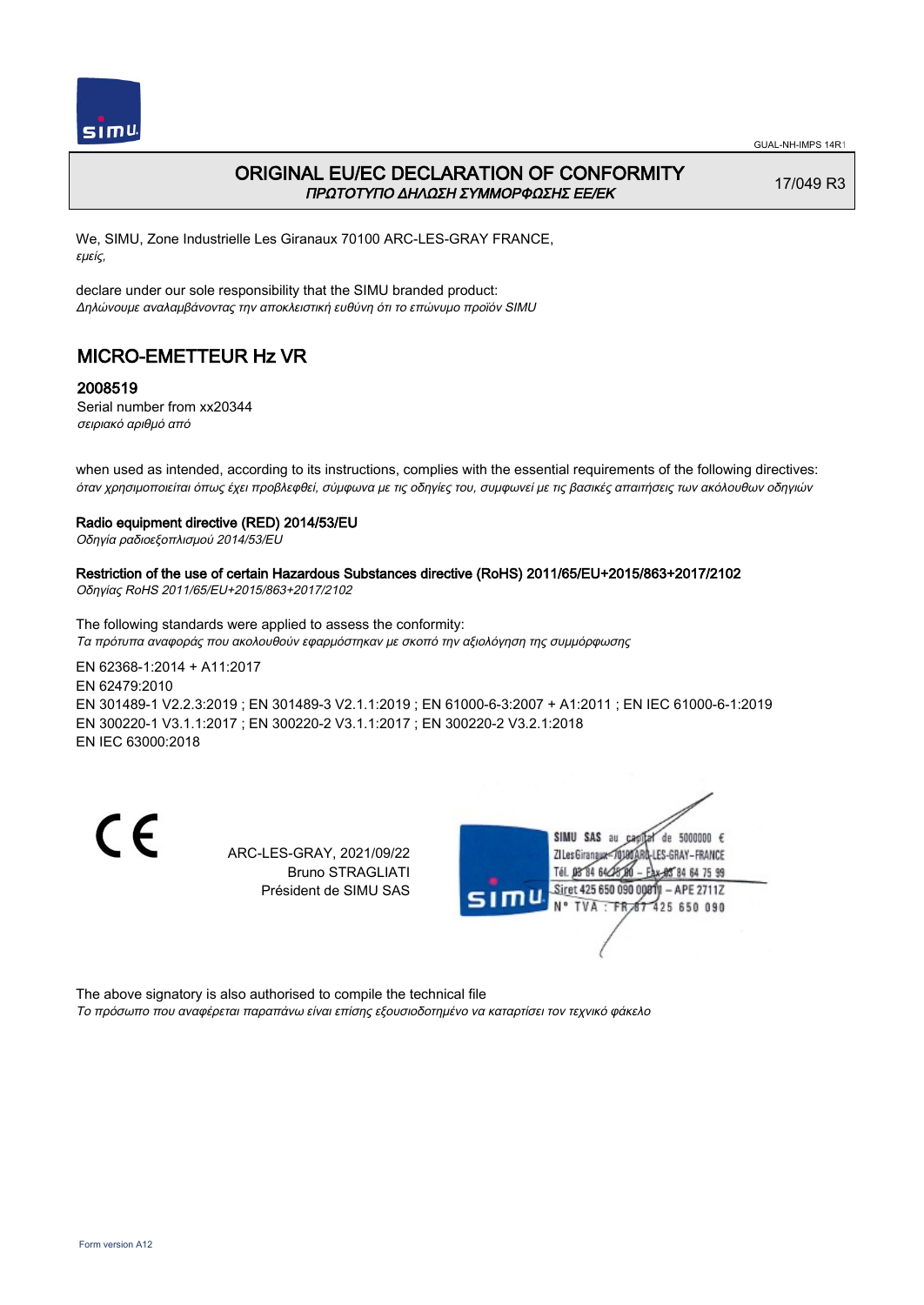

## ORIGINAL EU/EC DECLARATION OF CONFORMITY ORGINALNA EU/EC DEKLARACIJA O USKLAĐENOSTI

17/049 R3

We, SIMU, Zone Industrielle Les Giranaux 70100 ARC-LES-GRAY FRANCE, Mi,

declare under our sole responsibility that the SIMU branded product: izjavljujemo pod punom odgovornošču da je proizvod marke SIMU

# MICRO-EMETTEUR Hz VR

### 2008519

Serial number from xx20344 Serijski broj iz

when used as intended, according to its instructions, complies with the essential requirements of the following directives: ako se upotrebljava prema namjeni, prema važećim uputama, usklađen sa prijeko potrebnim zahtijevima slijedećih direktiva

#### Radio equipment directive (RED) 2014/53/EU

Direktiva za radijsku opremu 2014/53/EU

## Restriction of the use of certain Hazardous Substances directive (RoHS) 2011/65/EU+2015/863+2017/2102

Direktiva RoHS 2011/65/EU+2015/863+2017/2102

The following standards were applied to assess the conformity: Slijedeće reference standarda se primjenjuju da se odredi usklađenost

EN 62368‑1:2014 + A11:2017 EN 62479:2010 EN 301489‑1 V2.2.3:2019 ; EN 301489‑3 V2.1.1:2019 ; EN 61000‑6‑3:2007 + A1:2011 ; EN IEC 61000‑6‑1:2019 EN 300220‑1 V3.1.1:2017 ; EN 300220‑2 V3.1.1:2017 ; EN 300220‑2 V3.2.1:2018 EN IEC 63000:2018

C E

ARC-LES-GRAY, 2021/09/22 Bruno STRAGLIATI Président de SIMU SAS



The above signatory is also authorised to compile the technical file Gore navedeni potpisnik također je ovlašten za sastavljanje tehničkog dokumenta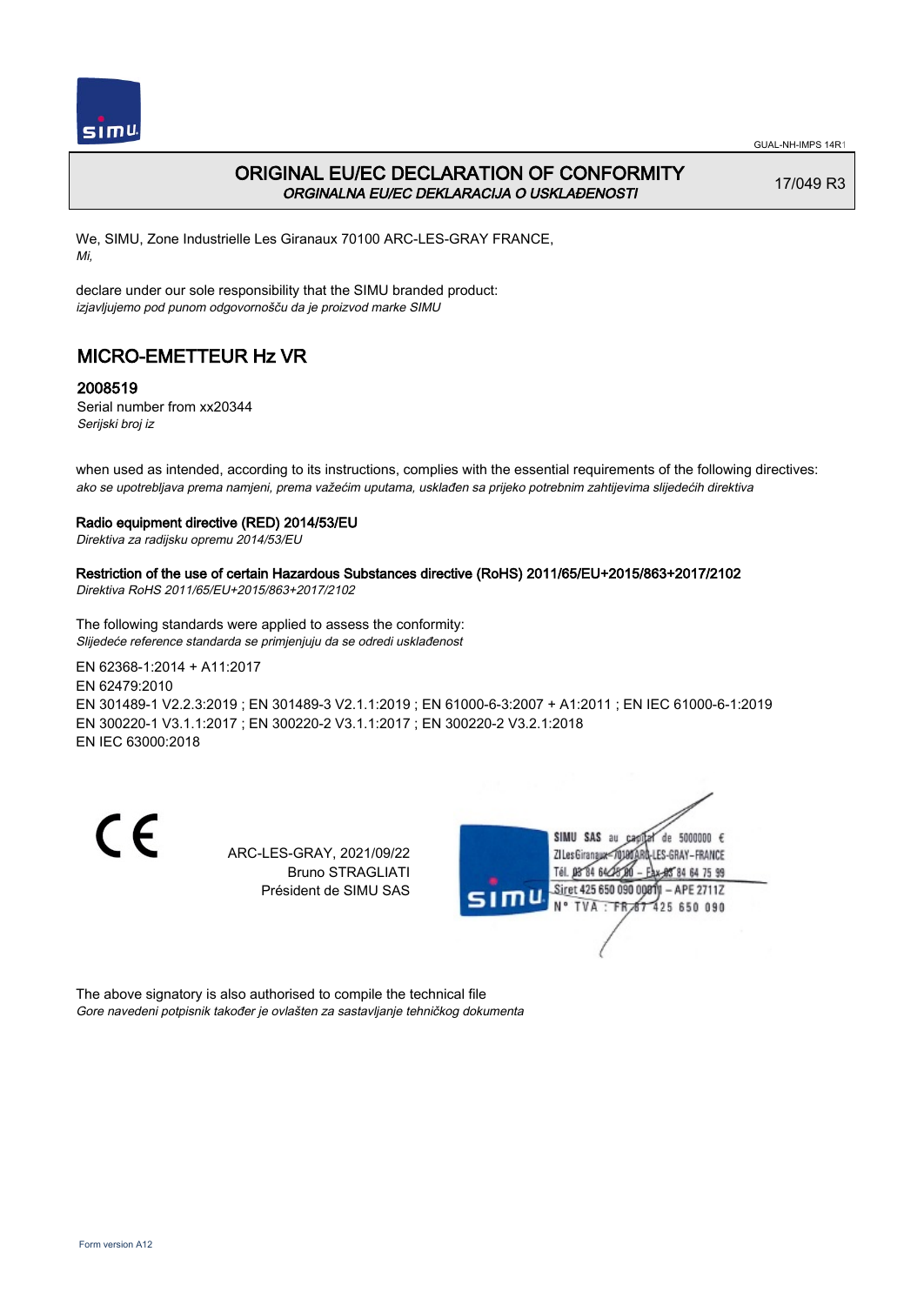

### ORIGINAL EU/EC DECLARATION OF CONFORMITY Eredeti EU/CE Megfelelőségi Nyilatkozat

17/049 R3

We, SIMU, Zone Industrielle Les Giranaux 70100 ARC-LES-GRAY FRANCE, Alulírott,

declare under our sole responsibility that the SIMU branded product: felelősségünk teljes tudatában kijelentjük, hogy a szóban forgó SIMU termék

# MICRO-EMETTEUR Hz VR

### 2008519

Serial number from xx20344 Sorozatszámtól

when used as intended, according to its instructions, complies with the essential requirements of the following directives: megfelel, az alábbi irányelvekben megfogalmazott alapvető követelményeknek

#### Radio equipment directive (RED) 2014/53/EU

A rádióberendezésekről szóló irányelv 2014/53/EU

### Restriction of the use of certain Hazardous Substances directive (RoHS) 2011/65/EU+2015/863+2017/2102

RoHS irányelv 2011/65/EU+2015/863+2017/2102

The following standards were applied to assess the conformity: A megfelelőség biztosításának érdekében az alábbi szabványok kerültek alkalmazásra

EN 62368‑1:2014 + A11:2017 EN 62479:2010 EN 301489‑1 V2.2.3:2019 ; EN 301489‑3 V2.1.1:2019 ; EN 61000‑6‑3:2007 + A1:2011 ; EN IEC 61000‑6‑1:2019 EN 300220‑1 V3.1.1:2017 ; EN 300220‑2 V3.1.1:2017 ; EN 300220‑2 V3.2.1:2018 EN IEC 63000:2018

C E

ARC-LES-GRAY, 2021/09/22 Bruno STRAGLIATI Président de SIMU SAS



The above signatory is also authorised to compile the technical file A fent említett aláíró is jogosult a műszaki dokumentáció összeállítására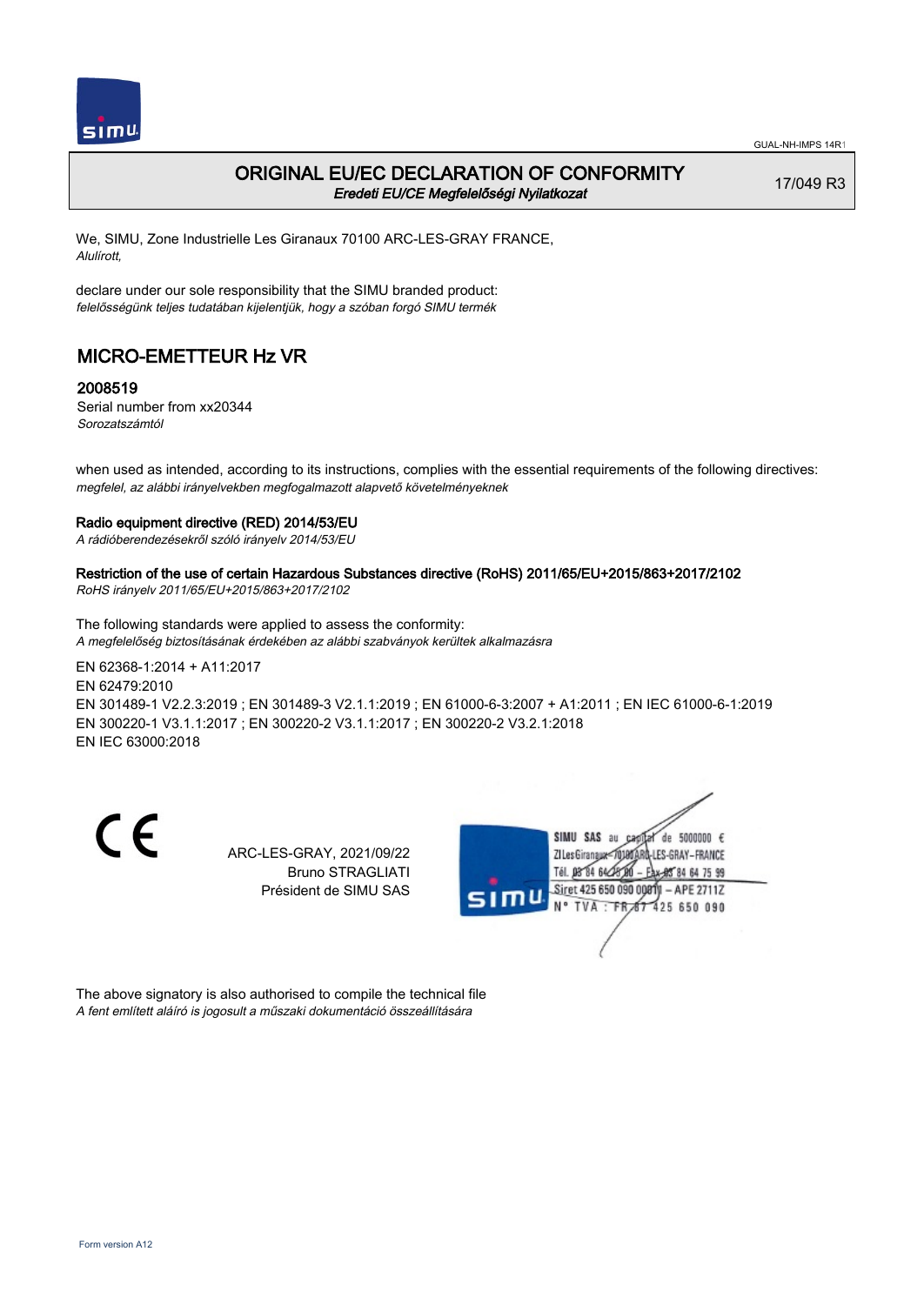

## ORIGINAL EU/EC DECLARATION OF CONFORMITY ORIGINALI ES/EB ATITIKTIES DEKLARACIJA

17/049 R3

We, SIMU, Zone Industrielle Les Giranaux 70100 ARC-LES-GRAY FRANCE, Mes,

declare under our sole responsibility that the SIMU branded product: atsakingai deklaruojame, kad SIMU kompanijos produktas

# MICRO-EMETTEUR Hz VR

### 2008519

Serial number from xx20344 Serijos numeris nuo

when used as intended, according to its instructions, complies with the essential requirements of the following directives: naudojamas pagal paskirtį, pagal gamintojo instrukcijas, atitinka esminius šių Direktyvų reikalavimus

#### Radio equipment directive (RED) 2014/53/EU

Radijo ryšio įrenginių direktyva 2014/53/EU

### Restriction of the use of certain Hazardous Substances directive (RoHS) 2011/65/EU+2015/863+2017/2102

PMNA (RoHS) direktyva 2011/65/EU+2015/863+2017/2102

The following standards were applied to assess the conformity: Įverinti deklaruojamą atitiktį buvo taikomi toliau nurodyti standartai

EN 62368‑1:2014 + A11:2017 EN 62479:2010 EN 301489‑1 V2.2.3:2019 ; EN 301489‑3 V2.1.1:2019 ; EN 61000‑6‑3:2007 + A1:2011 ; EN IEC 61000‑6‑1:2019 EN 300220‑1 V3.1.1:2017 ; EN 300220‑2 V3.1.1:2017 ; EN 300220‑2 V3.2.1:2018 EN IEC 63000:2018

C E

ARC-LES-GRAY, 2021/09/22 Bruno STRAGLIATI Président de SIMU SAS



The above signatory is also authorised to compile the technical file Asmuo, pasirašęs šią deklaraciją, taip pat turi įgaliojimą sudaryti techninę bylą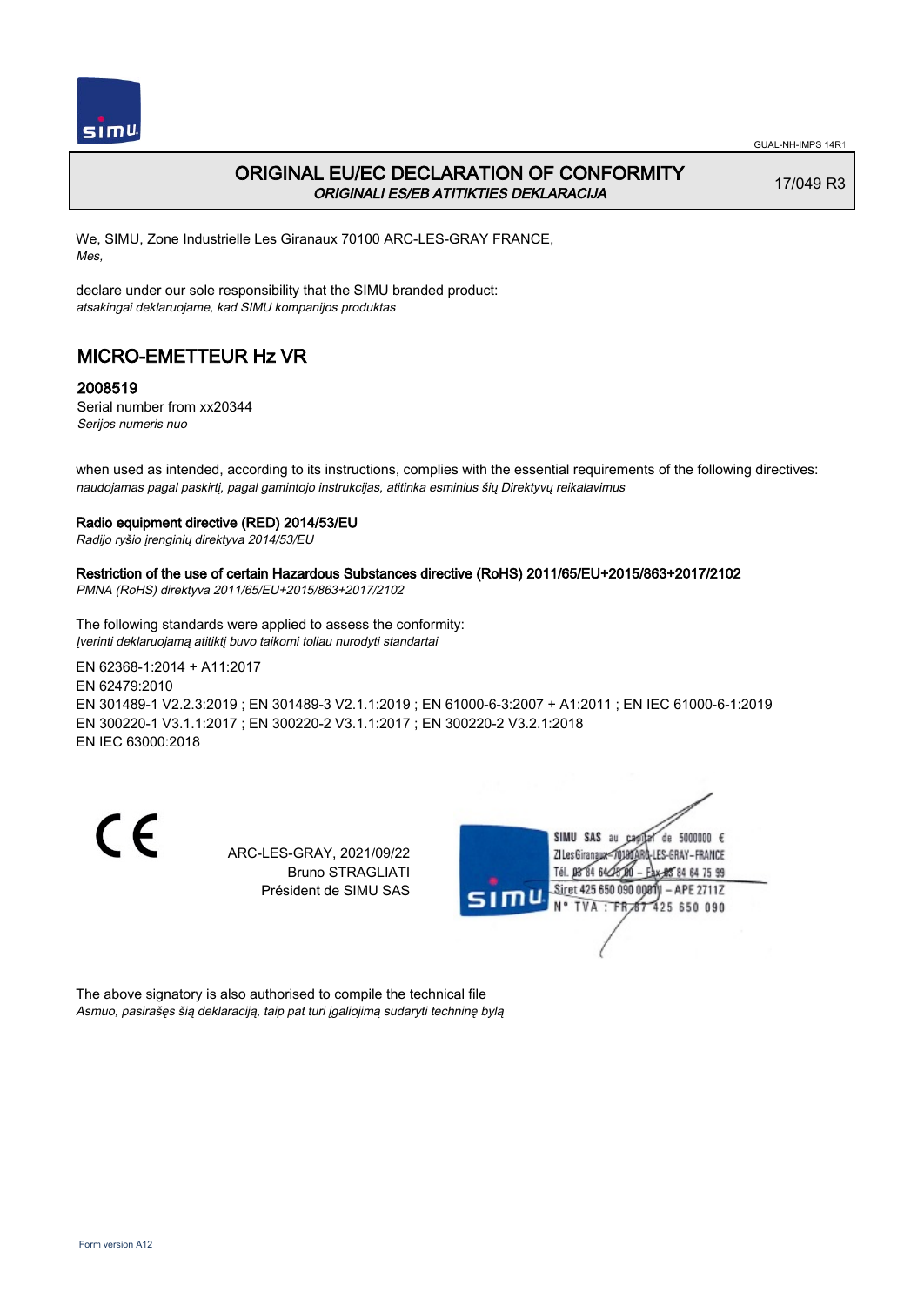

## ORIGINAL EU/EC DECLARATION OF CONFORMITY ES/EK ATBILSTĪBAS DEKLARĀCIJA

17/049 R3

We, SIMU, Zone Industrielle Les Giranaux 70100 ARC-LES-GRAY FRANCE, Mēs,

declare under our sole responsibility that the SIMU branded product: ar pilnu atbildību, apliecinām, ka SIMU zīmola produkti,

# MICRO-EMETTEUR Hz VR

### 2008519

Serial number from xx20344 sērijas numurs no

when used as intended, according to its instructions, complies with the essential requirements of the following directives: ja tie tiek lietoti saskaņā ar norādījumiem, atbilst šo direktīvu pamatprasībām

### Radio equipment directive (RED) 2014/53/EU

Direktīva par radioiekārtu pieejamību tirgū 2014/53/EU

#### Restriction of the use of certain Hazardous Substances directive (RoHS) 2011/65/EU+2015/863+2017/2102

RoHs Direktīva par dažādu bīstamu vielu izmantošanas ierobežošanu elektriskās un elektroniskās iekārtās 2011/65/EU+2015/863+2017/2102

The following standards were applied to assess the conformity: Atbilstības deklarācijas novērtēšanai tiek pielietoti sekojoši standarti

EN 62368‑1:2014 + A11:2017 EN 62479:2010

EN 301489‑1 V2.2.3:2019 ; EN 301489‑3 V2.1.1:2019 ; EN 61000‑6‑3:2007 + A1:2011 ; EN IEC 61000‑6‑1:2019 EN 300220‑1 V3.1.1:2017 ; EN 300220‑2 V3.1.1:2017 ; EN 300220‑2 V3.2.1:2018 EN IEC 63000:2018

CE

ARC-LES-GRAY, 2021/09/22 Bruno STRAGLIATI Président de SIMU SAS



The above signatory is also authorised to compile the technical file Iepriekš minētā persona ir pilnvarota sastādīt tehnisko dokumentāciju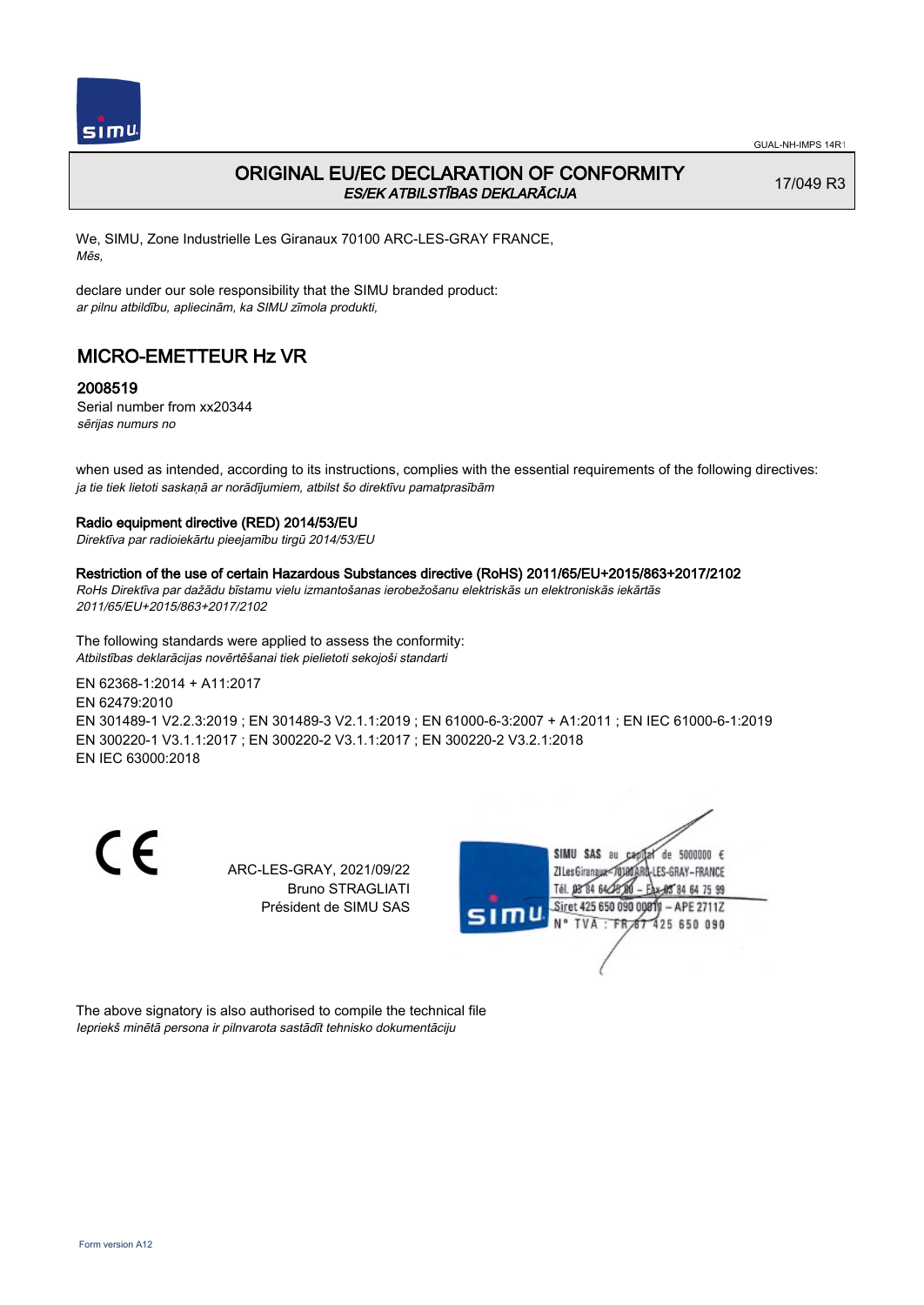

GUAL-NH-IMPS 14R1

## ORIGINAL EU/EC DECLARATION OF CONFORMITY OORSPRONKELIJKE EU/EG-CONFORMITEITSVERKLARING

17/049 R3

We, SIMU, Zone Industrielle Les Giranaux 70100 ARC-LES-GRAY FRANCE, Wij,

declare under our sole responsibility that the SIMU branded product: verklaren op eigen verantwoordelijkheid dat het produkt van het SIMU

# MICRO-EMETTEUR Hz VR

### 2008519

Serial number from xx20344 Serienummer van

when used as intended, according to its instructions, complies with the essential requirements of the following directives: wanneer gebruikt voor de juiste toepassing voldoet aan de essentiële eisen van de volgende richtlijnen

### Radio equipment directive (RED) 2014/53/EU

Richtlijn radioapparatuur 2014/53/EU

# Restriction of the use of certain Hazardous Substances directive (RoHS) 2011/65/EU+2015/863+2017/2102

RoHS Richtlijn 2011/65/EU+2015/863+2017/2102

The following standards were applied to assess the conformity: De volgende referentiestandaarden worden toegepast om de overeenstemming te evalueren

EN 62368‑1:2014 + A11:2017 EN 62479:2010 EN 301489‑1 V2.2.3:2019 ; EN 301489‑3 V2.1.1:2019 ; EN 61000‑6‑3:2007 + A1:2011 ; EN IEC 61000‑6‑1:2019 EN 300220‑1 V3.1.1:2017 ; EN 300220‑2 V3.1.1:2017 ; EN 300220‑2 V3.2.1:2018 EN IEC 63000:2018

C E

ARC-LES-GRAY, 2021/09/22 Bruno STRAGLIATI Président de SIMU SAS



The above signatory is also authorised to compile the technical file

De bovengenoemde persoon is ook bevoegd om het technisch dossier samen te stellen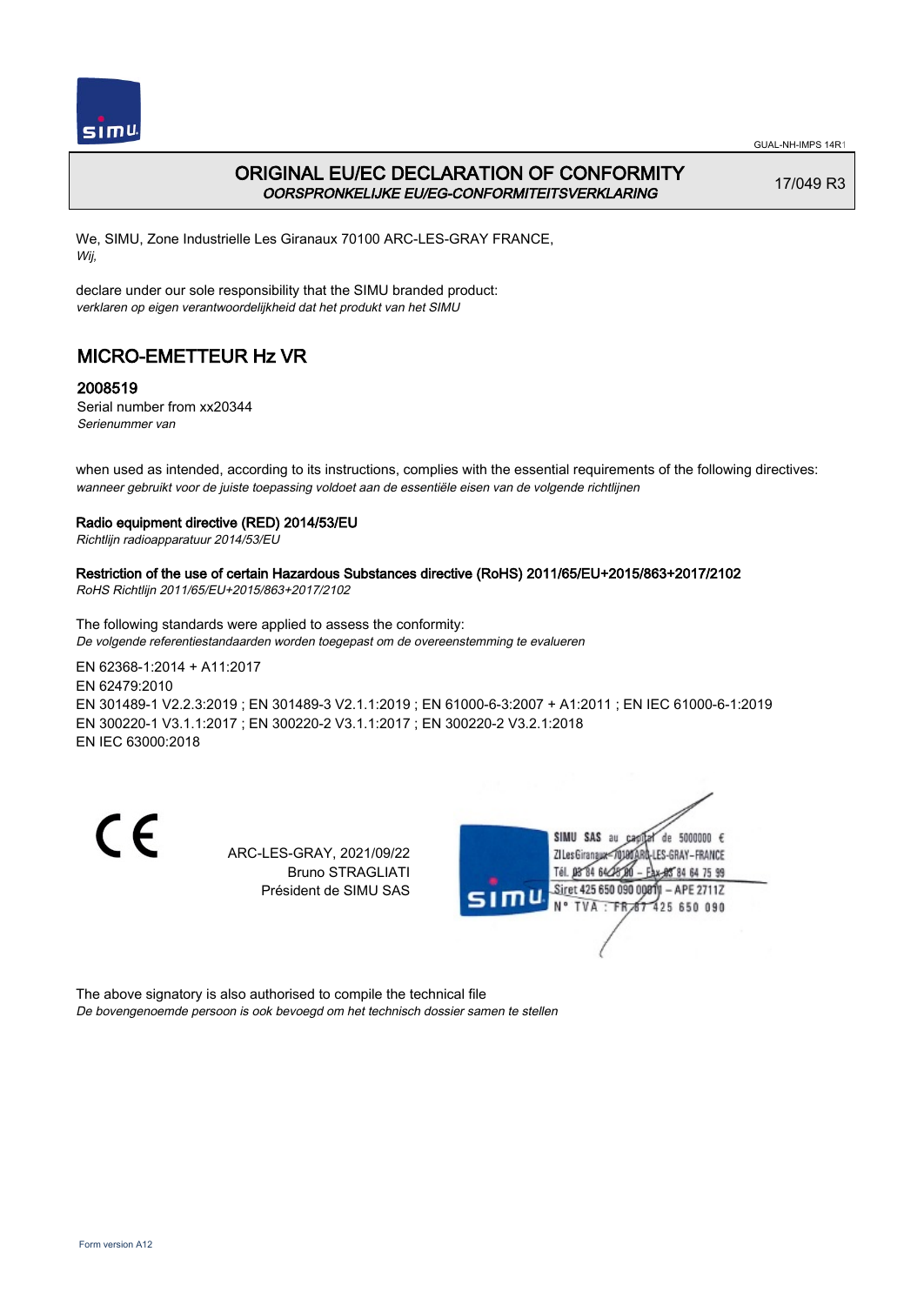

## ORIGINAL EU/EC DECLARATION OF CONFORMITY ORIGINAL EU / CE - ERKLÆRING

17/049 R3

We, SIMU, Zone Industrielle Les Giranaux 70100 ARC-LES-GRAY FRANCE, Vi,

declare under our sole responsibility that the SIMU branded product: erklærer under vårt eneansvar at SIMU merket produkt

# MICRO-EMETTEUR Hz VR

### 2008519

Serial number from xx20344 Serienummer fra

when used as intended, according to its instructions, complies with the essential requirements of the following directives: når de brukes som forutsatt, i henhold til sin instruks, i samsvar med de grunnlegende kravene i følgende direktiver

### Radio equipment directive (RED) 2014/53/EU

Radioutstyr direktivet 2014/53/EU

## Restriction of the use of certain Hazardous Substances directive (RoHS) 2011/65/EU+2015/863+2017/2102

RoHS-direktivet 2011/65/EU+2015/863+2017/2102

The following standards were applied to assess the conformity: Følgende referansestandarder ble brukt for å vurdere samsvar

EN 62368‑1:2014 + A11:2017 EN 62479:2010 EN 301489‑1 V2.2.3:2019 ; EN 301489‑3 V2.1.1:2019 ; EN 61000‑6‑3:2007 + A1:2011 ; EN IEC 61000‑6‑1:2019 EN 300220‑1 V3.1.1:2017 ; EN 300220‑2 V3.1.1:2017 ; EN 300220‑2 V3.2.1:2018 EN IEC 63000:2018

C E

ARC-LES-GRAY, 2021/09/22 Bruno STRAGLIATI Président de SIMU SAS



The above signatory is also authorised to compile the technical file Ovennevnte underskrevet fullmakt til å utarbeide den tekniske dokumentasjonen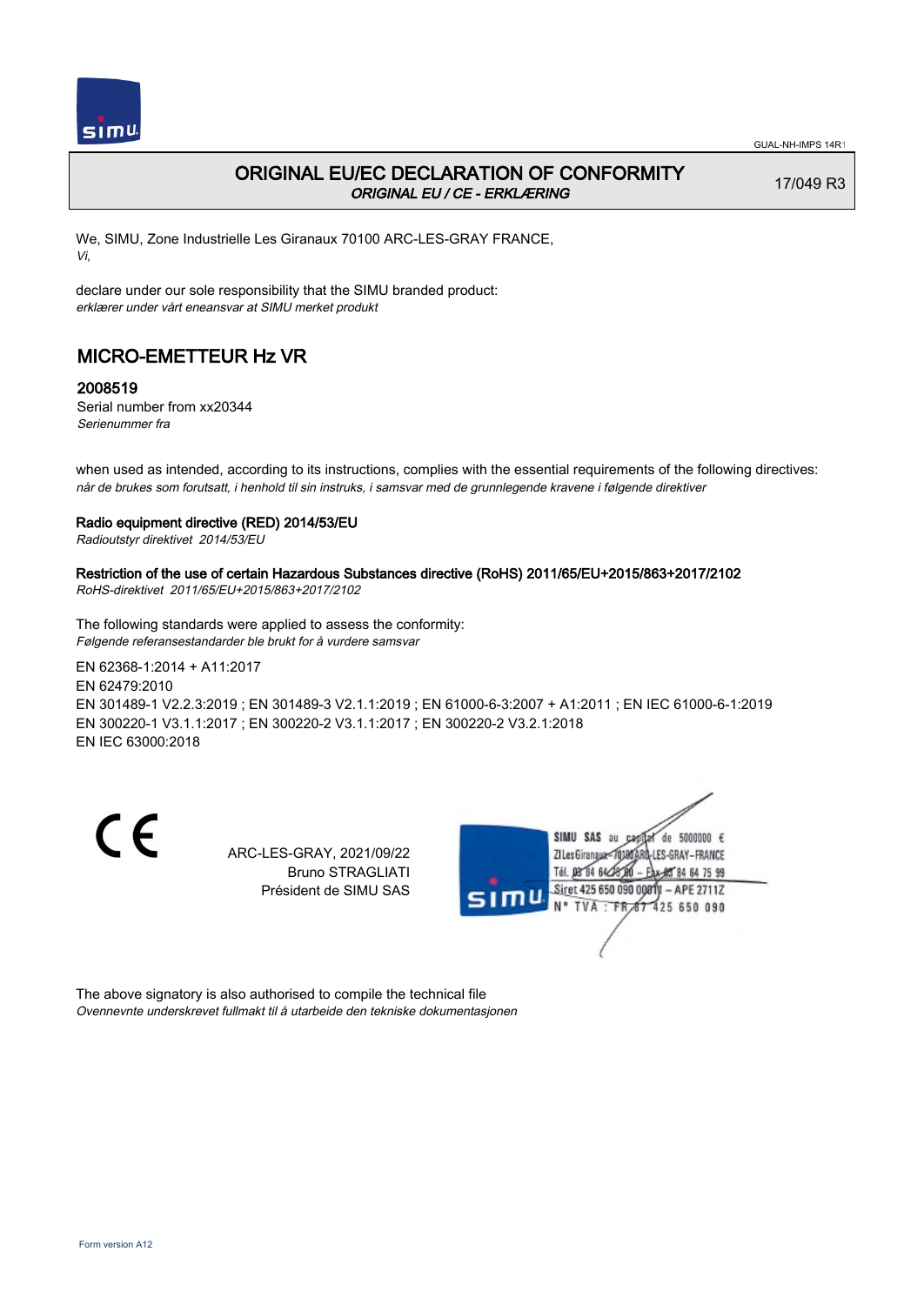

## ORIGINAL EU/EC DECLARATION OF CONFORMITY ORYGINALNA DEKLARACJA ZGODNOŚCI UE/WE

17/049 R3

We, SIMU, Zone Industrielle Les Giranaux 70100 ARC-LES-GRAY FRANCE, My,

declare under our sole responsibility that the SIMU branded product: deklarujemy z pełną odpowiedzialnością, że produkt oznaczony marką SIMU

# MICRO-EMETTEUR Hz VR

### 2008519

Serial number from xx20344 z numerem seryjnym od

when used as intended, according to its instructions, complies with the essential requirements of the following directives: gdy jest używany zgodnie z przeznaczeniem i instrukcjami, spełnia podstawowe wymagania następujących Dyrektyw

### Radio equipment directive (RED) 2014/53/EU

Dyrektywa o urządzeniach radiowych 2014/53/EU

### Restriction of the use of certain Hazardous Substances directive (RoHS) 2011/65/EU+2015/863+2017/2102

Dyrektywa RoHS 2011/65/EU+2015/863+2017/2102

The following standards were applied to assess the conformity: Do oceny zgodności zostały zastosowane następujące normy

EN 62368‑1:2014 + A11:2017 EN 62479:2010 EN 301489‑1 V2.2.3:2019 ; EN 301489‑3 V2.1.1:2019 ; EN 61000‑6‑3:2007 + A1:2011 ; EN IEC 61000‑6‑1:2019 EN 300220‑1 V3.1.1:2017 ; EN 300220‑2 V3.1.1:2017 ; EN 300220‑2 V3.2.1:2018 EN IEC 63000:2018

C E

ARC-LES-GRAY, 2021/09/22 Bruno STRAGLIATI Président de SIMU SAS



The above signatory is also authorised to compile the technical file

Osoba wskazana powyżej jest również upoważniony do przygotowania dokumentacji technicznej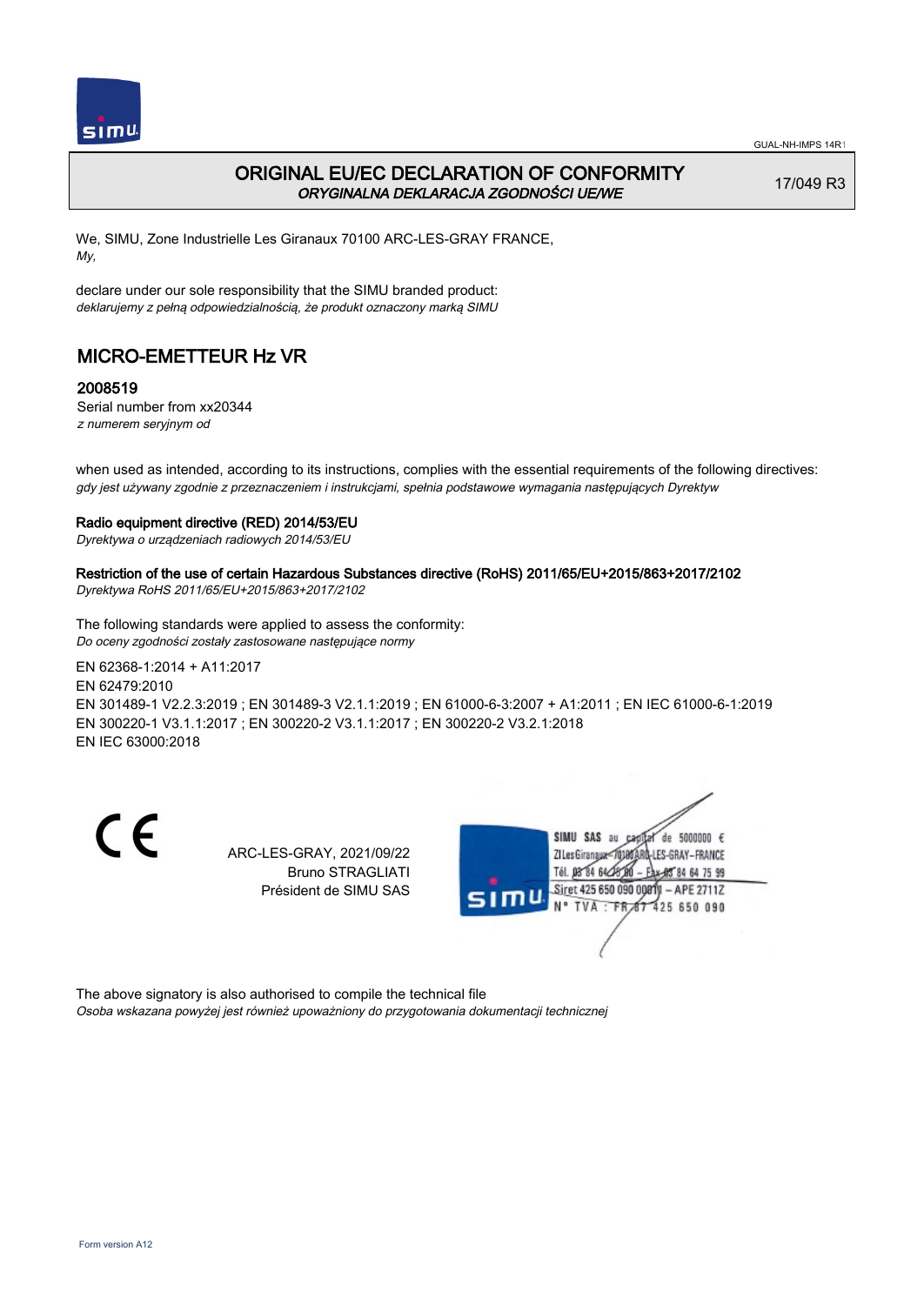

## ORIGINAL EU/EC DECLARATION OF CONFORMITY DECLARAÇÃO UE/CE DE CONFORMIDADE ORIGINAL

17/049 R3

We, SIMU, Zone Industrielle Les Giranaux 70100 ARC-LES-GRAY FRANCE, Nós,

declare under our sole responsibility that the SIMU branded product: declaramos sob nossa única responsabilidade que o dispositivo marca SIMU

# MICRO-EMETTEUR Hz VR

### 2008519

Serial number from xx20344 Número de série desde

when used as intended, according to its instructions, complies with the essential requirements of the following directives: Quando utilizado de acordo com sua a aplicação, segundo as suas instruções, cumpre os requisitos essenciais das seguintes diretivas

#### Radio equipment directive (RED) 2014/53/EU

Diretiva equipamentos de rádio 2014/53/EU

## Restriction of the use of certain Hazardous Substances directive (RoHS) 2011/65/EU+2015/863+2017/2102

Diretiva RoHS 2011/65/EU+2015/863+2017/2102

The following standards were applied to assess the conformity: As normas de referência apresentadas em seguida foram aplicadas para avaliar a conformidade

EN 62368‑1:2014 + A11:2017 EN 62479:2010 EN 301489‑1 V2.2.3:2019 ; EN 301489‑3 V2.1.1:2019 ; EN 61000‑6‑3:2007 + A1:2011 ; EN IEC 61000‑6‑1:2019 EN 300220‑1 V3.1.1:2017 ; EN 300220‑2 V3.1.1:2017 ; EN 300220‑2 V3.2.1:2018 EN IEC 63000:2018

C E

ARC-LES-GRAY, 2021/09/22 Bruno STRAGLIATI Président de SIMU SAS



The above signatory is also authorised to compile the technical file A pessoa nomeada acima também está autorizada a compilar o processo técnico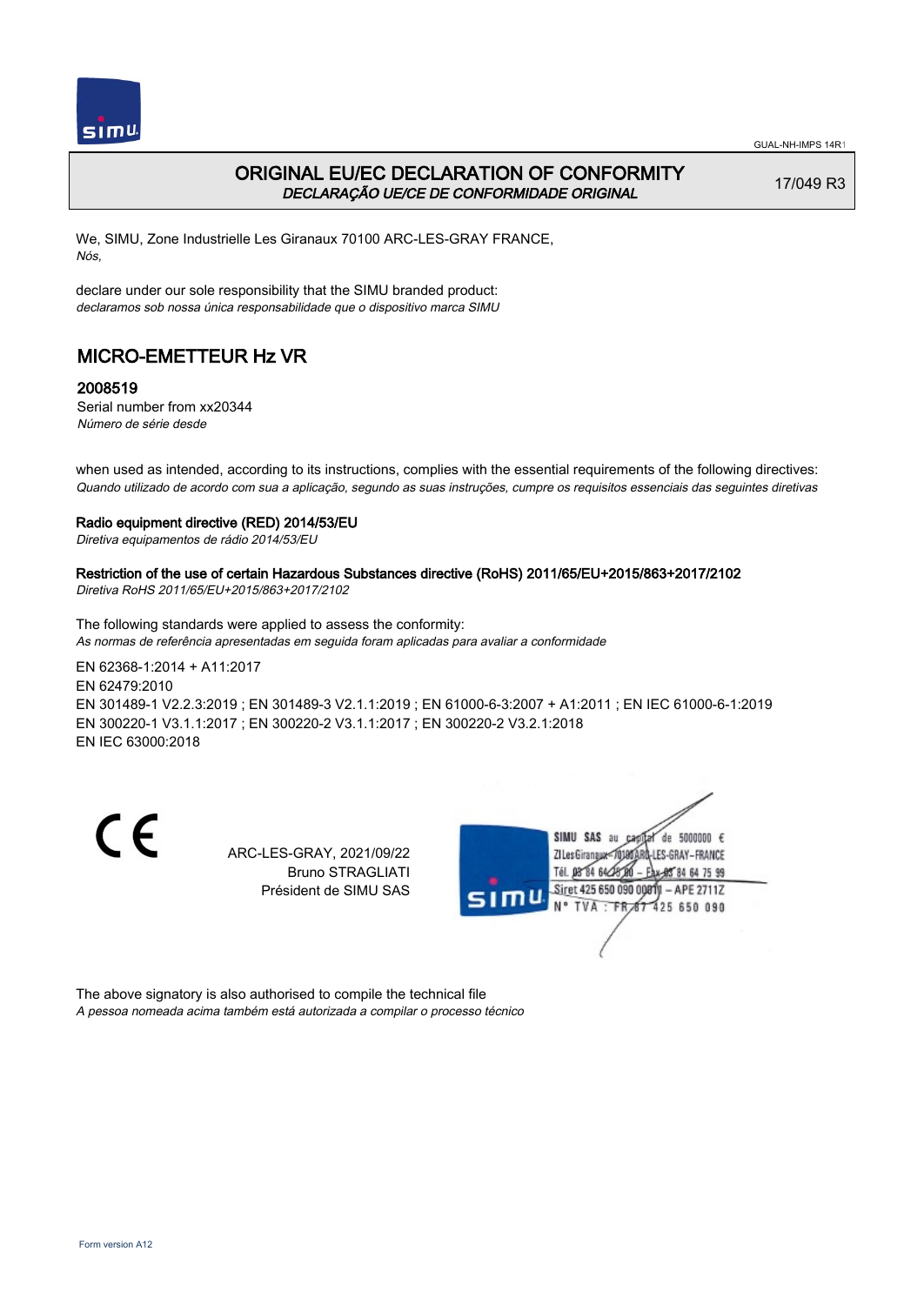

## ORIGINAL EU/EC DECLARATION OF CONFORMITY ORIGINAL EU/EC DECLARAIE DE CONFORMITATE

17/049 R3

We, SIMU, Zone Industrielle Les Giranaux 70100 ARC-LES-GRAY FRANCE, Noi,

declare under our sole responsibility that the SIMU branded product: declarăm pe propria răspundere că produsele marca SIMU

# MICRO-EMETTEUR Hz VR

### 2008519

Serial number from xx20344 Numărul de serie din

when used as intended, according to its instructions, complies with the essential requirements of the following directives: utilizate conform destinaiei lor, aa cum este descris în manualul de utilizare, sunt în conformitate cu cerinele eseniale ale următoarelor directive

#### Radio equipment directive (RED) 2014/53/EU

Directiva privind echipamentele radio 2014/53/EU

### Restriction of the use of certain Hazardous Substances directive (RoHS) 2011/65/EU+2015/863+2017/2102

Directiva RoHS 2011/65/EU+2015/863+2017/2102

The following standards were applied to assess the conformity: Următoarele standarde de referină au fost aplicate pentru respectarea conformităii

EN 62368‑1:2014 + A11:2017 EN 62479:2010 EN 301489‑1 V2.2.3:2019 ; EN 301489‑3 V2.1.1:2019 ; EN 61000‑6‑3:2007 + A1:2011 ; EN IEC 61000‑6‑1:2019 EN 300220‑1 V3.1.1:2017 ; EN 300220‑2 V3.1.1:2017 ; EN 300220‑2 V3.2.1:2018

EN IEC 63000:2018

CE

ARC-LES-GRAY, 2021/09/22 Bruno STRAGLIATI Président de SIMU SAS



The above signatory is also authorised to compile the technical file Semnatarul de mai sus este, de asemenea, autorizat să întocmească dosarul tehnic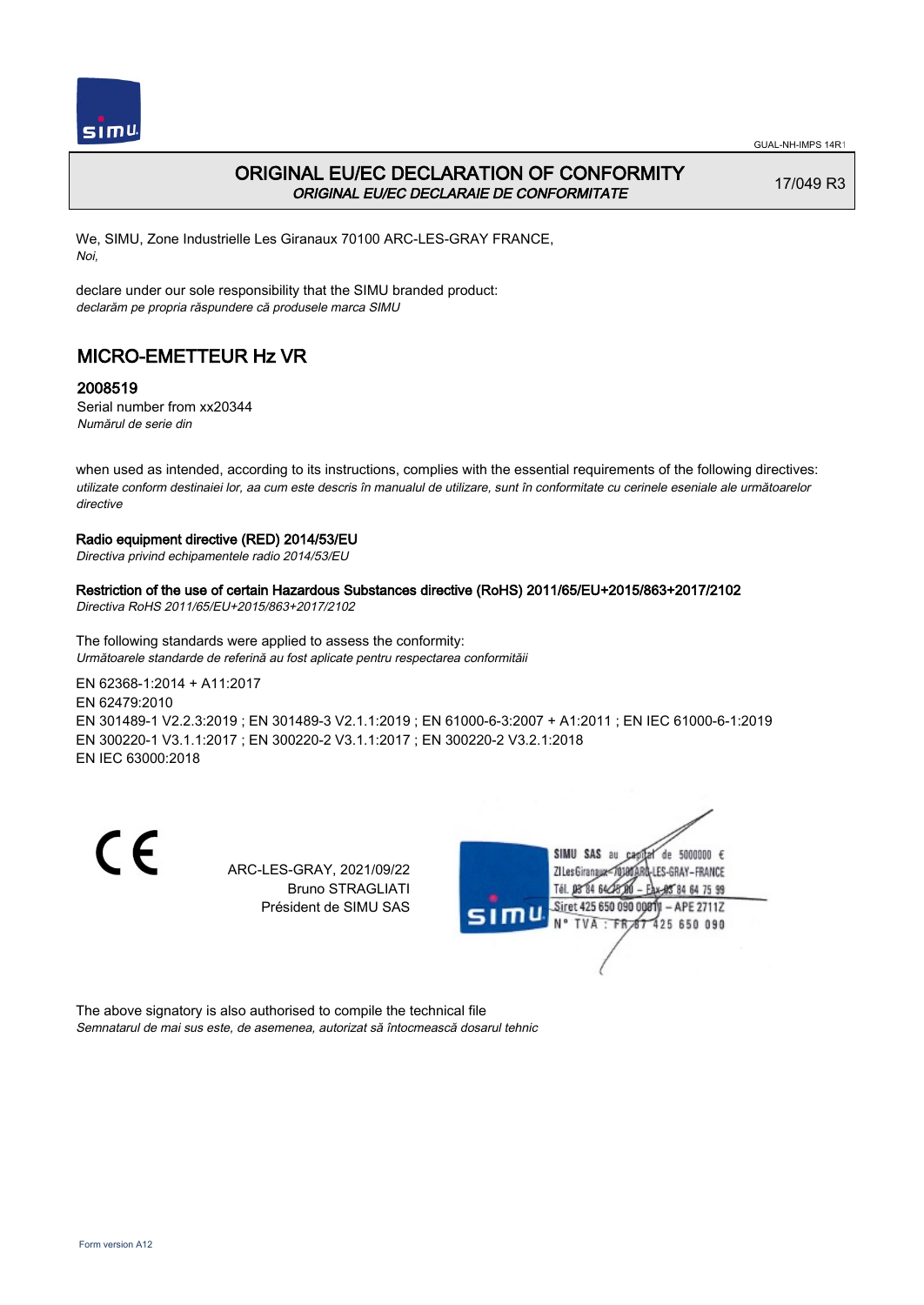

## ORIGINAL EU/EC DECLARATION OF CONFORMITY ORIGINAL EU/EG-FÖRSÄKRAN OM ÖVERENSSTÄMMELSE

17/049 R3

We, SIMU, Zone Industrielle Les Giranaux 70100 ARC-LES-GRAY FRANCE, Vi,

declare under our sole responsibility that the SIMU branded product: försäkrar på eget ansvar att produkten av varumärket SIMU

# MICRO-EMETTEUR Hz VR

### 2008519

Serial number from xx20344 Serienumret från

when used as intended, according to its instructions, complies with the essential requirements of the following directives: uppfyller de grundläggande kraven i följande direktiv när den används på det sätt som avses, i enlighet med bruksanvisningen

#### Radio equipment directive (RED) 2014/53/EU

Direktivet om radioutrustning 2014/53/EU

## Restriction of the use of certain Hazardous Substances directive (RoHS) 2011/65/EU+2015/863+2017/2102

RoHS-direktivet 2011/65/EU+2015/863+2017/2102

The following standards were applied to assess the conformity: Följande referensnormer har tillämpats för att göra en bedömning av överensstämmelsen

EN 62368‑1:2014 + A11:2017 EN 62479:2010 EN 301489‑1 V2.2.3:2019 ; EN 301489‑3 V2.1.1:2019 ; EN 61000‑6‑3:2007 + A1:2011 ; EN IEC 61000‑6‑1:2019 EN 300220‑1 V3.1.1:2017 ; EN 300220‑2 V3.1.1:2017 ; EN 300220‑2 V3.2.1:2018 EN IEC 63000:2018

C E

ARC-LES-GRAY, 2021/09/22 Bruno STRAGLIATI Président de SIMU SAS



The above signatory is also authorised to compile the technical file

Den person som anges ovan är också behörig att ställa samman den tekniska dokumentationen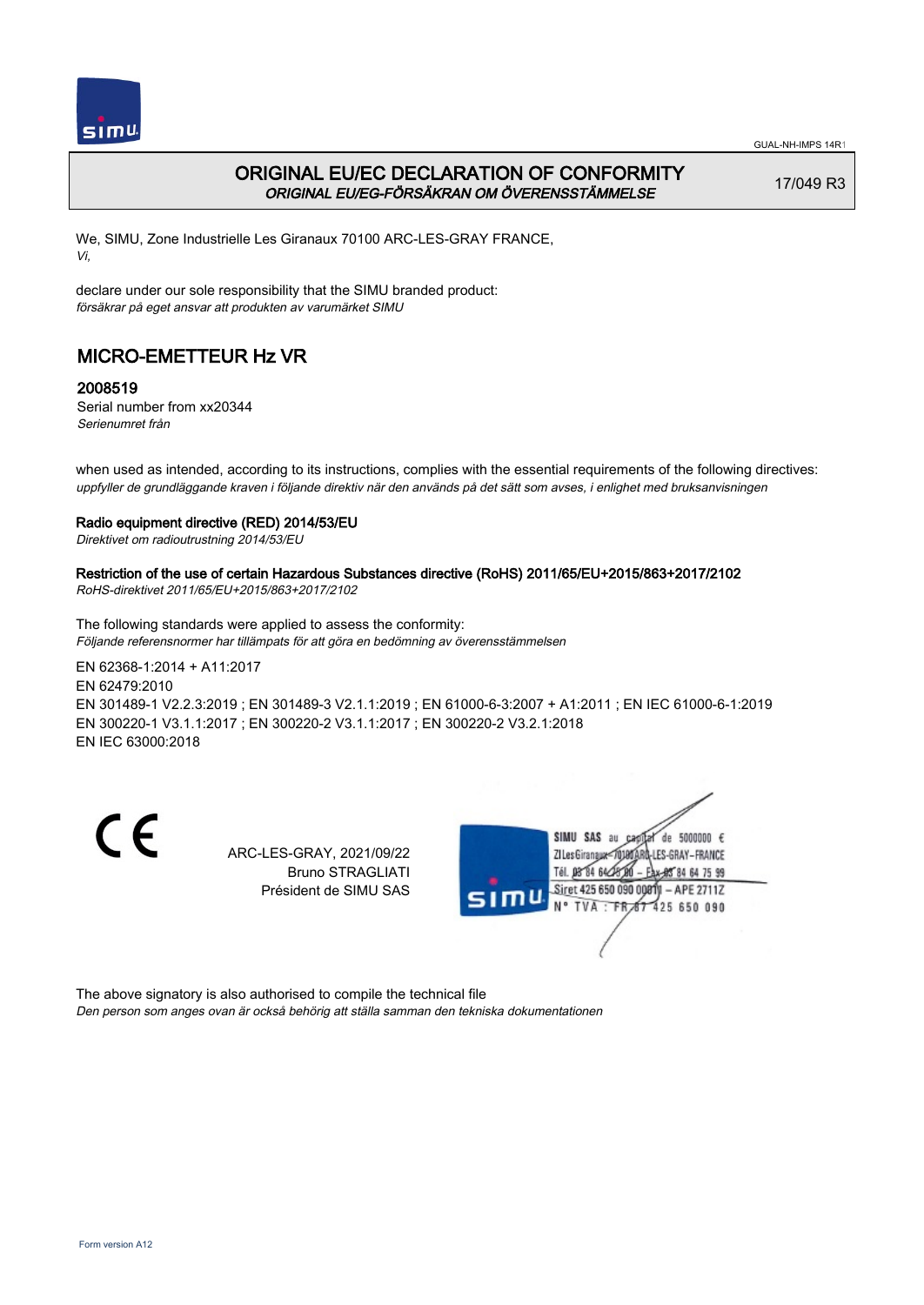

## ORIGINAL EU/EC DECLARATION OF CONFORMITY ORIGINÁLNE VYHLÁSENIE EU/ES O ZHODE

17/049 R3

We, SIMU, Zone Industrielle Les Giranaux 70100 ARC-LES-GRAY FRANCE, My,

declare under our sole responsibility that the SIMU branded product: vyhlasujeme na svoju výlučnú zodpovednosť, že výrobok značky SIMU

# MICRO-EMETTEUR Hz VR

### 2008519

Serial number from xx20344 Seriové číslo od

when used as intended, according to its instructions, complies with the essential requirements of the following directives: ak je používaný v súlade s účelom použitia a s návodom, spĺňa základné požiadavky týchto smerníc

#### Radio equipment directive (RED) 2014/53/EU

Smernica o sprístupňovaniu rádiových zariadení na trhu 2014/53/EU

#### Restriction of the use of certain Hazardous Substances directive (RoHS) 2011/65/EU+2015/863+2017/2102

Smernica o obmedzení používania určitých nebezpečných látok v elektrických a elektronických zariadeniach 2011/65/EU+2015/863+2017/2102

The following standards were applied to assess the conformity: Pre posúdenie zhody boli použité následujúce normy

EN 62368‑1:2014 + A11:2017

EN 62479:2010

EN 301489‑1 V2.2.3:2019 ; EN 301489‑3 V2.1.1:2019 ; EN 61000‑6‑3:2007 + A1:2011 ; EN IEC 61000‑6‑1:2019 EN 300220‑1 V3.1.1:2017 ; EN 300220‑2 V3.1.1:2017 ; EN 300220‑2 V3.2.1:2018 EN IEC 63000:2018

 $\epsilon$ 

ARC-LES-GRAY, 2021/09/22 Bruno STRAGLIATI Président de SIMU SAS



The above signatory is also authorised to compile the technical file uvedená osoba je tiež osoba zodpovedná za vypracovanie technickej dokumentácie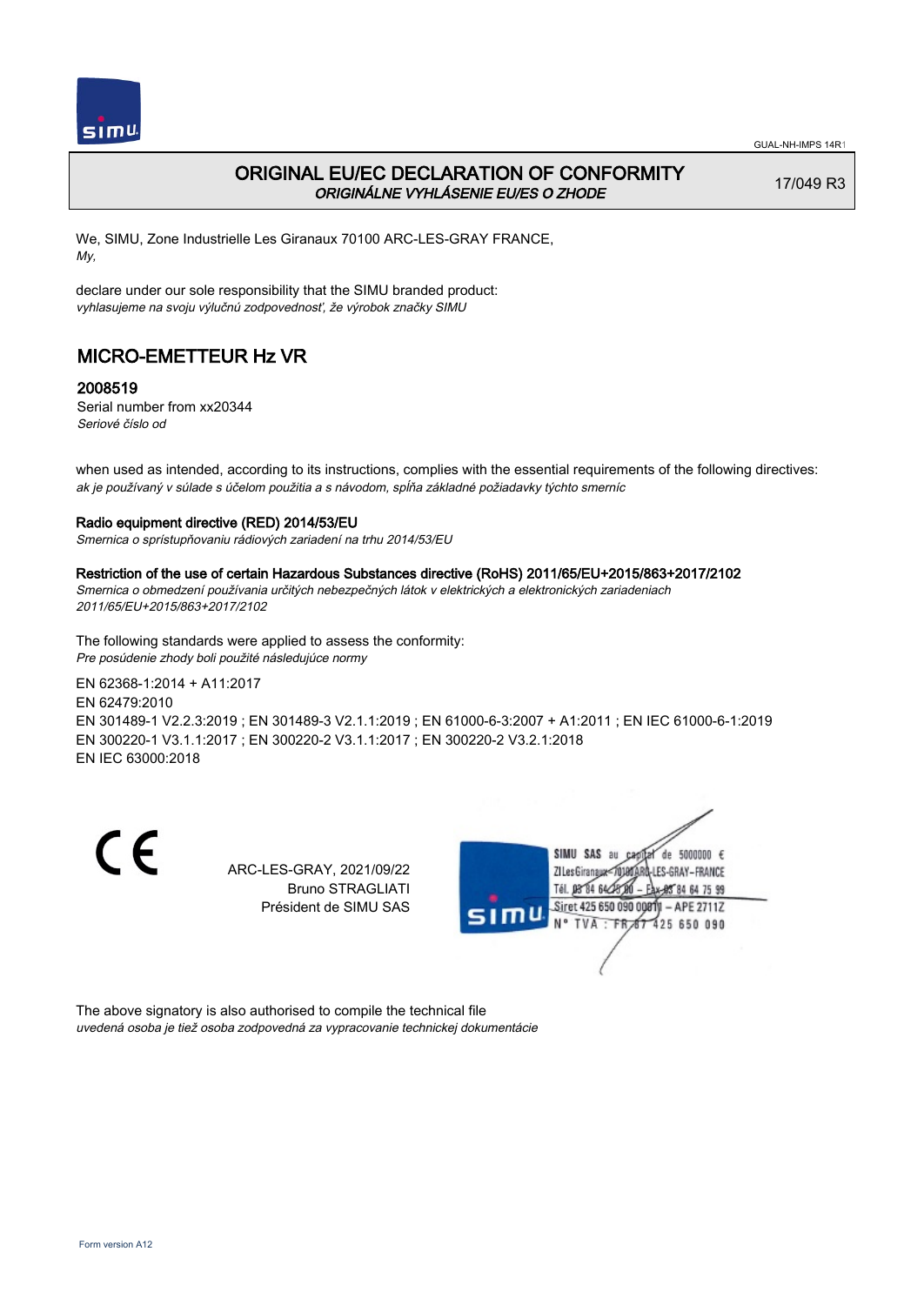

## ORIGINAL EU/EC DECLARATION OF CONFORMITY IZJAVA O SKLADNOSTI / IZJAVA O LASTNOSTIH

17/049 R3

We, SIMU, Zone Industrielle Les Giranaux 70100 ARC-LES-GRAY FRANCE, Mi,

declare under our sole responsibility that the SIMU branded product: S polno odgovornostjo izjavljamo, da izdelki blagovne znamke SIMU

# MICRO-EMETTEUR Hz VR

### 2008519

Serial number from xx20344 'Serijska številka

when used as intended, according to its instructions, complies with the essential requirements of the following directives: ko se uporabljajo v skladu z namembnostjo in navodili, ustrezajo bistvenim zahtevam naslednjih direktiv

#### Radio equipment directive (RED) 2014/53/EU

Ditrektiva o Radijski opremi 2014/53/EU

## Restriction of the use of certain Hazardous Substances directive (RoHS) 2011/65/EU+2015/863+2017/2102

Direktiva RoHS 2011/65/EU+2015/863+2017/2102

The following standards were applied to assess the conformity: Za preverjanje skladnosti so bili uporabljeni naslednji standardi

EN 62368‑1:2014 + A11:2017 EN 62479:2010 EN 301489‑1 V2.2.3:2019 ; EN 301489‑3 V2.1.1:2019 ; EN 61000‑6‑3:2007 + A1:2011 ; EN IEC 61000‑6‑1:2019 EN 300220‑1 V3.1.1:2017 ; EN 300220‑2 V3.1.1:2017 ; EN 300220‑2 V3.2.1:2018 EN IEC 63000:2018

C E

ARC-LES-GRAY, 2021/09/22 Bruno STRAGLIATI Président de SIMU SAS



The above signatory is also authorised to compile the technical file Podpisnik, naveden zgoraj, je pooblaščen tudi za pripravo tehnične dokumentacije